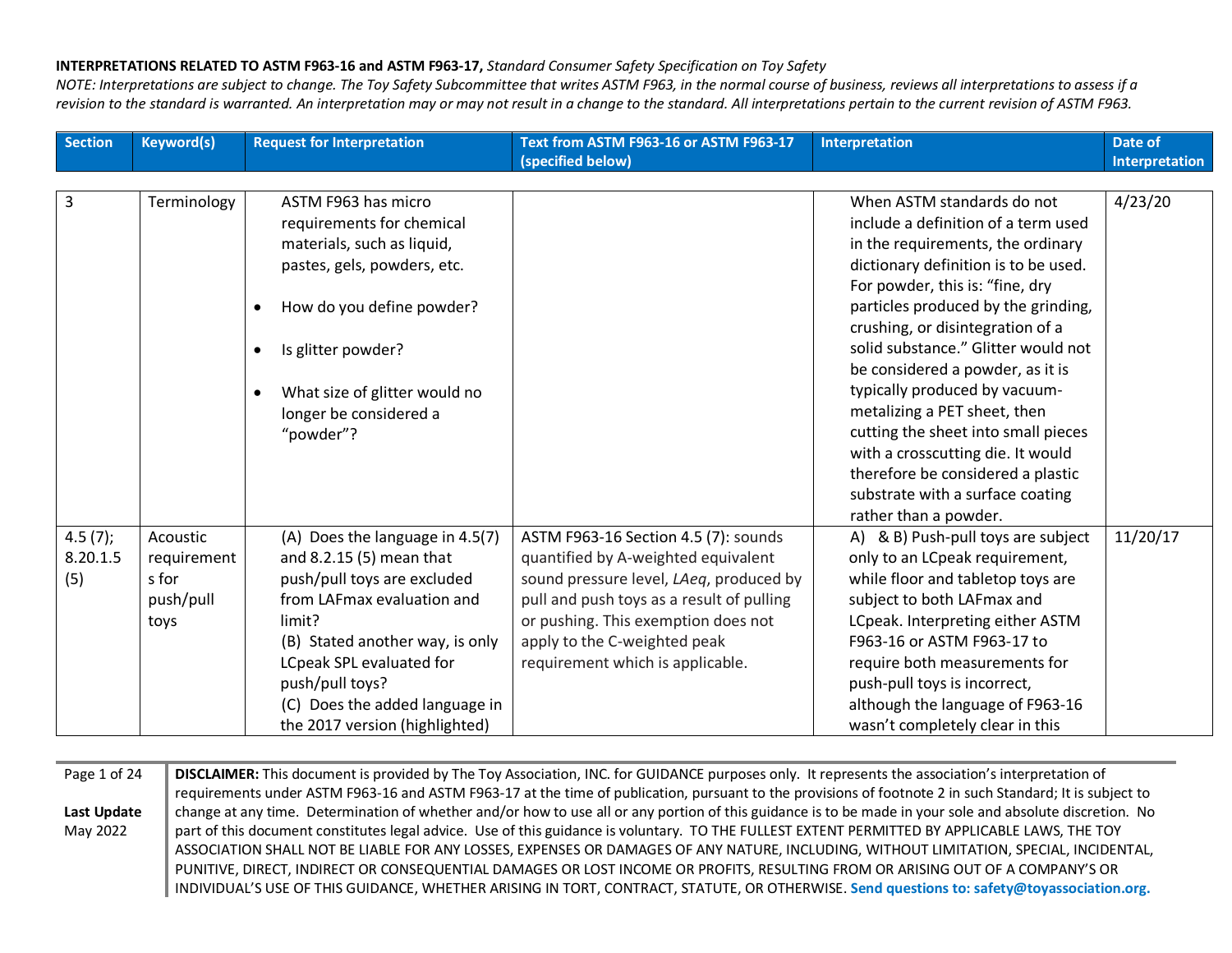and a

| <b>Section</b> | <b>Keyword(s)</b> | <b>Request for Interpretation</b> | Text from ASTM F963-16 or ASTM F963-17<br>(specified below) | <b>Interpretation</b>                 | Date of<br>Interpretation |
|----------------|-------------------|-----------------------------------|-------------------------------------------------------------|---------------------------------------|---------------------------|
|                |                   |                                   |                                                             |                                       |                           |
|                |                   | represent a change in             | ASTM F963-16 Section 8.20.1.5 (5): Floor                    | regard, hence the additional          |                           |
|                |                   | requirements or merely a          | and tabletop toys that move, where the                      | sentences added to F963-17.           |                           |
|                |                   | clarification of an existing      | sound is                                                    |                                       |                           |
|                |                   | requirement?                      | caused as a result of the movement                          | The additional language in<br>C)      |                           |
|                |                   |                                   | imparted on the toy (for example, a                         | section 8.20.1.5 of ASTM F963-17      |                           |
|                |                   |                                   | noise making mechanism attached to an                       | was intended to clarify that, while   |                           |
|                |                   |                                   | axle of a toy vehicle) shall be tested                      | the test method is the same for       |                           |
|                |                   |                                   | using the method for push and pull toys.                    | both push-pull and floor or           |                           |
|                |                   |                                   | In addition to the C-weighted peak                          | tabletop toys, sound level limits for |                           |
|                |                   |                                   | measurement a maximum A-weighted                            | push/pull toys, which did not         |                           |
|                |                   |                                   | sound pressure level, LAFmax, shall be                      | change, are as specified in the       |                           |
|                |                   |                                   | made and compared to the                                    | requirements section, 4.5 (7).        |                           |
|                |                   |                                   | requirements of 4.5.1.3.                                    | Again, there has been no change of    |                           |
|                |                   |                                   |                                                             | requirements for acoustic limits of   |                           |
|                |                   |                                   | ASTM F963-17 Section 4.5 (7): sounds                        | push/pull toys between ASTM           |                           |
|                |                   |                                   | quantified by A-weighted equivalent                         | F963-16 and F963-17; the only         |                           |
|                |                   |                                   | sound pressure level, LAeq, produced by                     | change is additional language         |                           |
|                |                   |                                   | pull and push toys as a result of pulling                   | attempting to clarify that push-pull  |                           |
|                |                   |                                   | or pushing. This exemption does not                         | toys are subject only to an           |                           |
|                |                   |                                   | apply to the C-weighted peak                                | LCpeak requirement, while floor       |                           |
|                |                   |                                   | requirement which is applicable                             | and tabletop toys are subject to      |                           |
|                |                   |                                   | [language identical to ASTM F963-16].                       | both LAFmax and LCpeak limits.        |                           |
|                |                   |                                   |                                                             |                                       |                           |
|                |                   |                                   | ASTM F963-17 Section 8.20.1.5 (5): Floor                    |                                       |                           |
|                |                   |                                   | and tabletop toys that move, where the                      |                                       |                           |
|                |                   |                                   | sound is caused as a result of the                          |                                       |                           |

| DISCLAIMER: This document is provided by The Toy Association, INC. for GUIDANCE purposes only. It represents the association's interpretation of          |
|-----------------------------------------------------------------------------------------------------------------------------------------------------------|
| requirements under ASTM F963-16 and ASTM F963-17 at the time of publication, pursuant to the provisions of footnote 2 in such Standard; It is subject to  |
| change at any time. Determination of whether and/or how to use all or any portion of this guidance is to be made in your sole and absolute discretion. No |
| part of this document constitutes legal advice. Use of this guidance is voluntary. TO THE FULLEST EXTENT PERMITTED BY APPLICABLE LAWS, THE TOY            |
| ASSOCIATION SHALL NOT BE LIABLE FOR ANY LOSSES, EXPENSES OR DAMAGES OF ANY NATURE, INCLUDING, WITHOUT LIMITATION, SPECIAL, INCIDENTAL,                    |
| PUNITIVE, DIRECT, INDIRECT OR CONSEQUENTIAL DAMAGES OR LOST INCOME OR PROFITS, RESULTING FROM OR ARISING OUT OF A COMPANY'S OR                            |
| INDIVIDUAL'S USE OF THIS GUIDANCE, WHETHER ARISING IN TORT, CONTRACT, STATUTE, OR OTHERWISE. Send questions to: safety@toyassociation.org.                |
|                                                                                                                                                           |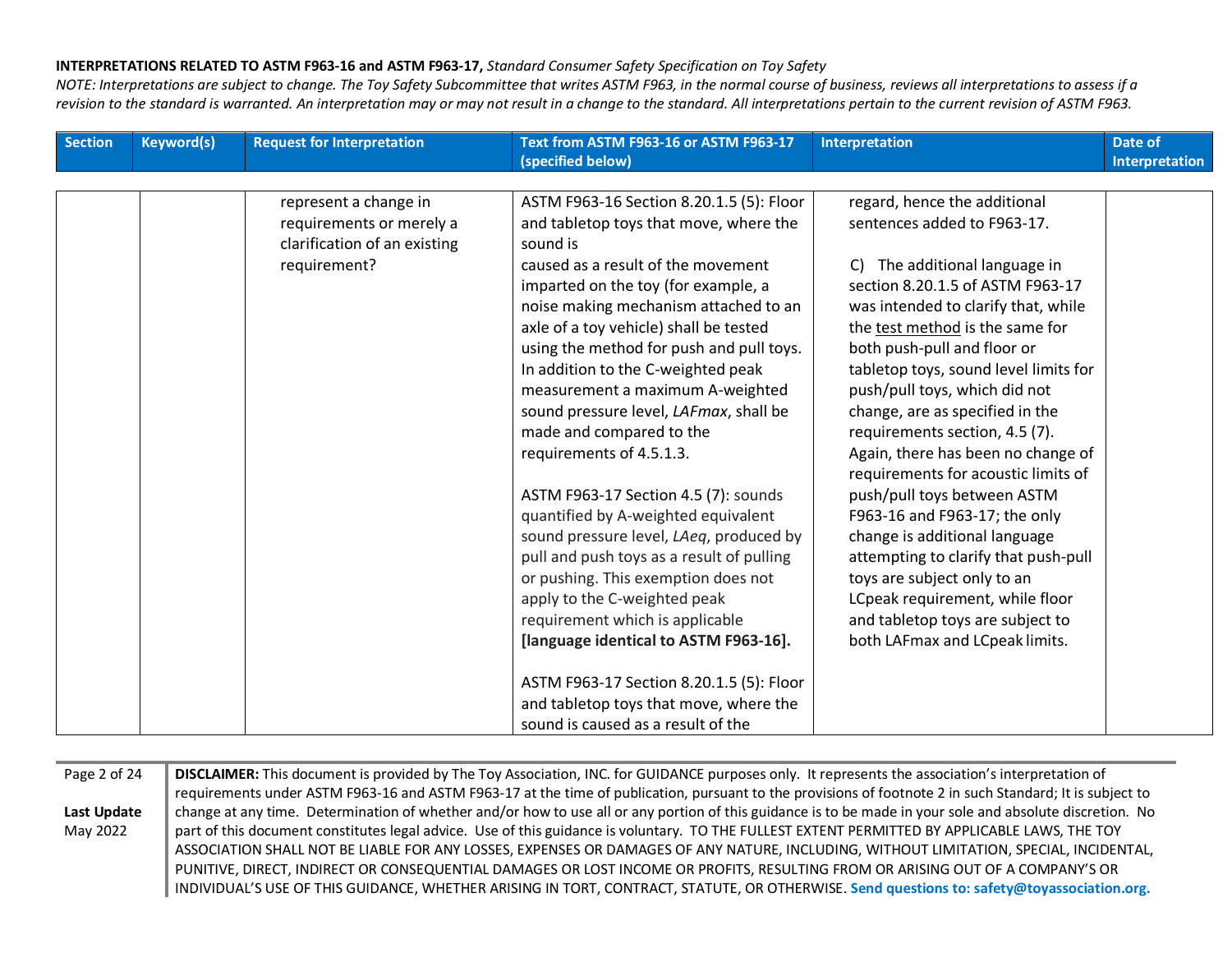*NOTE: Interpretations are subject to change. The Toy Safety Subcommittee that writes ASTM F963, in the normal course of business, reviews all interpretations to assess if a revision to the standard is warranted. An interpretation may or may not result in a change to the standard. All interpretations pertain to the current revision of ASTM F963.*

| <b>Section</b> | <b>Keyword(s)</b> | <b>Request for Interpretation</b>  | Text from ASTM F963-16 or ASTM F963-17<br>(specified below) | <b>Interpretation</b>               | Date of<br>Interpretation |
|----------------|-------------------|------------------------------------|-------------------------------------------------------------|-------------------------------------|---------------------------|
|                |                   |                                    |                                                             |                                     |                           |
|                |                   |                                    | movement imparted on the toy (for                           |                                     |                           |
|                |                   |                                    | example, a noise making mechanism                           |                                     |                           |
|                |                   |                                    | attached to an axle of a toy vehicle) shall                 |                                     |                           |
|                |                   |                                    | be tested using the method for push and                     |                                     |                           |
|                |                   |                                    | pull toys. In addition to the C-weighted                    |                                     |                           |
|                |                   |                                    | peak measurement a maximum A-                               |                                     |                           |
|                |                   |                                    | weighted sound pressure level, LAFmax,                      |                                     |                           |
|                |                   |                                    | shall be made and compared to the                           |                                     |                           |
|                |                   |                                    | requirements of 4.5.1.2. The toys                           |                                     |                           |
|                |                   |                                    | described in this section do not include                    |                                     |                           |
|                |                   |                                    | push/pull toys as defined in 3.1.68. The                    |                                     |                           |
|                |                   |                                    | scope of requirements for push/pull toys                    |                                     |                           |
|                |                   |                                    | are given in 4.5 (7) [Added language in                     |                                     |                           |
|                |                   |                                    | ASTM F963-17 highlighted; in addition,                      |                                     |                           |
|                |                   |                                    | incorrect section reference to 4.5.1.3                      |                                     |                           |
|                |                   |                                    | corrected to 4.5.1.2].                                      |                                     |                           |
|                |                   |                                    |                                                             |                                     |                           |
|                |                   |                                    |                                                             |                                     |                           |
| 4.11           | Nails and         | What is the rationale behind the   | Section 4.11 reads as follows:                              | It is obvious why points and edges  | 02/09/22                  |
|                | <b>Fasteners</b>  | requirement 4.11 Nails and         |                                                             | might apply only below 96 months    |                           |
|                |                   | Fasteners?                         | 4.11 Nails and Fasteners-Nails and                          | of age (the CPSC regulations the    |                           |
|                |                   |                                    | fasteners shall not present a point, edge,                  | ASTM requirement follows cut off    |                           |
|                |                   | Does this requirement apply to all | ingestion, or projection hazard. Points of                  | there, likely because the           |                           |
|                |                   | age groups?                        |                                                             | accessibility probes are not        |                           |
|                |                   |                                    | nails or fasteners shall not protrude so                    | appropriate beyond that age), and   |                           |
|                |                   |                                    | as to be accessible. Additional                             | similarly why ingestion cuts off at |                           |

Page 3 of 24 **Last Update**  May 2022 **DISCLAIMER:** This document is provided by The Toy Association, INC. for GUIDANCE purposes only. It represents the association's interpretation of requirements under ASTM F963-16 and ASTM F963-17 at the time of publication, pursuant to the provisions of footnote 2 in such Standard; It is subject to change at any time. Determination of whether and/or how to use all or any portion of this guidance is to be made in your sole and absolute discretion. No part of this document constitutes legal advice. Use of this guidance is voluntary. TO THE FULLEST EXTENT PERMITTED BY APPLICABLE LAWS, THE TOY ASSOCIATION SHALL NOT BE LIABLE FOR ANY LOSSES, EXPENSES OR DAMAGES OF ANY NATURE, INCLUDING, WITHOUT LIMITATION, SPECIAL, INCIDENTAL, PUNITIVE, DIRECT, INDIRECT OR CONSEQUENTIAL DAMAGES OR LOST INCOME OR PROFITS, RESULTING FROM OR ARISING OUT OF A COMPANY'S OR INDIVIDUAL'S USE OF THIS GUIDANCE, WHETHER ARISING IN TORT, CONTRACT, STATUTE, OR OTHERWISE. **Send questions to: safety@toyassociation.org.**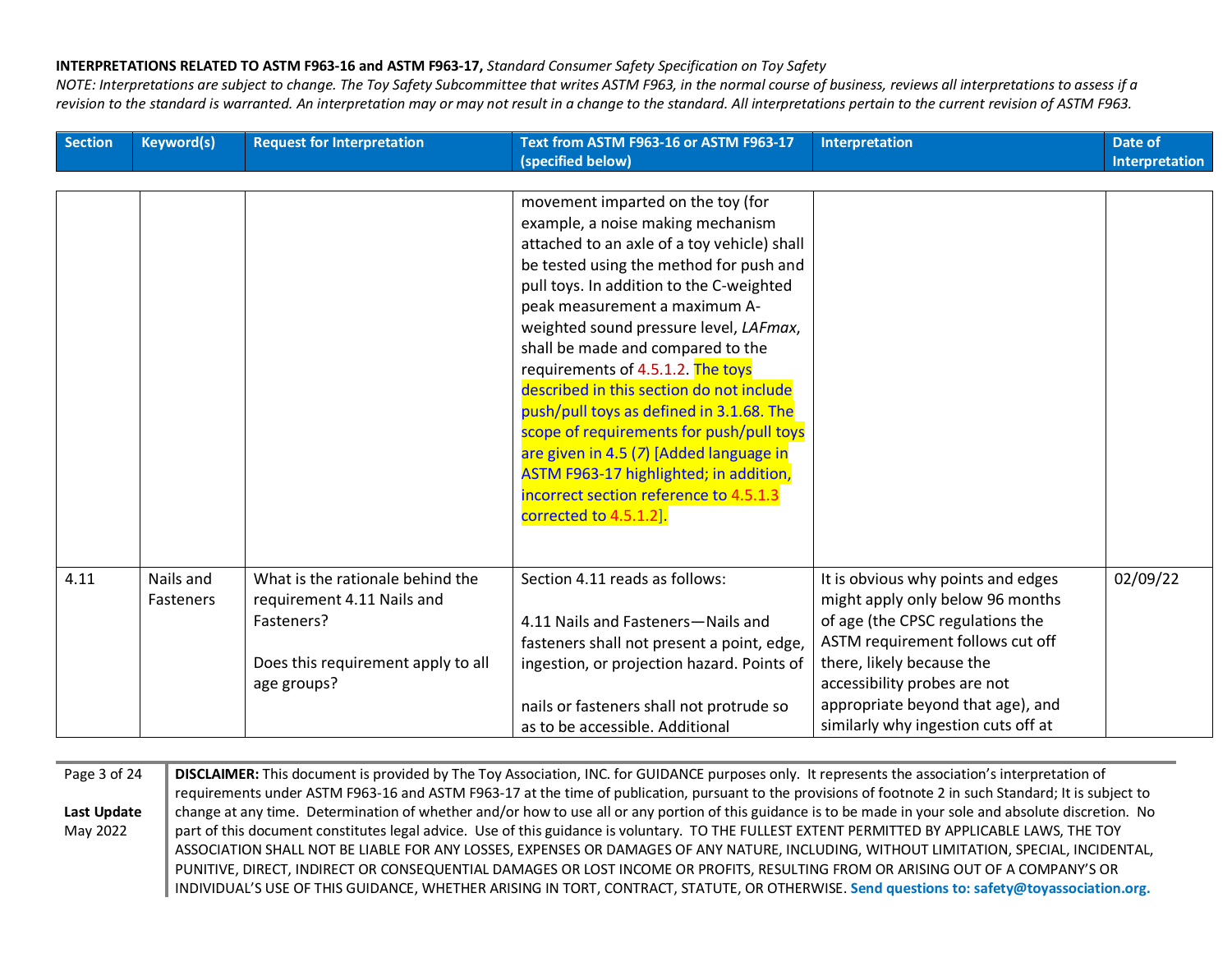| <b>Section</b> | <b>Keyword(s)</b> | <b>Request for Interpretation</b> | Text from ASTM F963-16 or ASTM F963-17 | <b>Interpretation</b>                                                        | Date of        |
|----------------|-------------------|-----------------------------------|----------------------------------------|------------------------------------------------------------------------------|----------------|
|                |                   |                                   | (specified below)                      |                                                                              | Interpretation |
|                |                   |                                   | requirements for nails and fasteners   | 36 months (aligned with 16CFR                                                |                |
|                |                   |                                   | used as axles are given in 4.17.       | 1501). ASTM F963 clause 4.8 for                                              |                |
|                |                   |                                   |                                        | projections explicitly specifies a 96-                                       |                |
|                |                   |                                   |                                        | month cutoff.                                                                |                |
|                |                   |                                   |                                        |                                                                              |                |
|                |                   |                                   |                                        | That said, there does not seem to                                            |                |
|                |                   |                                   |                                        | be a rationale for an age limit on                                           |                |
|                |                   |                                   |                                        | protruding points of nails and                                               |                |
|                |                   |                                   |                                        | fasteners (screws, other fasteners                                           |                |
|                |                   |                                   |                                        | such as the brass paper fastener                                             |                |
|                |                   |                                   |                                        | pictured, etc.)                                                              |                |
|                |                   |                                   |                                        |                                                                              |                |
|                |                   |                                   |                                        | <b>Decision of Interpretations</b><br><b>Committee:</b> Agreement that there |                |
|                |                   |                                   |                                        | is no defensible rationale for the                                           |                |
|                |                   |                                   |                                        | 96-month cutoff for protruding                                               |                |
|                |                   |                                   |                                        | points of nails, screws, and similar                                         |                |
|                |                   |                                   |                                        | items, and that a 14-year age cutoff                                         |                |
|                |                   |                                   |                                        | is more appropriate; further, the                                            |                |
|                |                   |                                   |                                        | brass paper fastener pictured is not                                         |                |
|                |                   |                                   |                                        | considered by the IC to present the                                          |                |
|                |                   |                                   |                                        | same degree of hazard as these                                               |                |
|                |                   |                                   |                                        | other fasteners, so it and similar                                           |                |
|                |                   |                                   |                                        | items such as staples should retain                                          |                |
|                |                   |                                   |                                        | a 96-month limit and continue to                                             |                |
|                |                   |                                   |                                        | be evaluated for degree of hazard.                                           |                |

| Page 4 of 24 | DISCLAIMER: This document is provided by The Toy Association, INC. for GUIDANCE purposes only. It represents the association's interpretation of          |
|--------------|-----------------------------------------------------------------------------------------------------------------------------------------------------------|
|              | requirements under ASTM F963-16 and ASTM F963-17 at the time of publication, pursuant to the provisions of footnote 2 in such Standard; It is subject to  |
| Last Update  | change at any time. Determination of whether and/or how to use all or any portion of this guidance is to be made in your sole and absolute discretion. No |
| May 2022     | part of this document constitutes legal advice. Use of this guidance is voluntary. TO THE FULLEST EXTENT PERMITTED BY APPLICABLE LAWS, THE TOY            |
|              | ASSOCIATION SHALL NOT BE LIABLE FOR ANY LOSSES, EXPENSES OR DAMAGES OF ANY NATURE, INCLUDING, WITHOUT LIMITATION, SPECIAL, INCIDENTAL,                    |
|              | PUNITIVE, DIRECT, INDIRECT OR CONSEQUENTIAL DAMAGES OR LOST INCOME OR PROFITS, RESULTING FROM OR ARISING OUT OF A COMPANY'S OR                            |
|              | INDIVIDUAL'S USE OF THIS GUIDANCE, WHETHER ARISING IN TORT, CONTRACT, STATUTE, OR OTHERWISE. Send questions to: safety@toyassociation.org.                |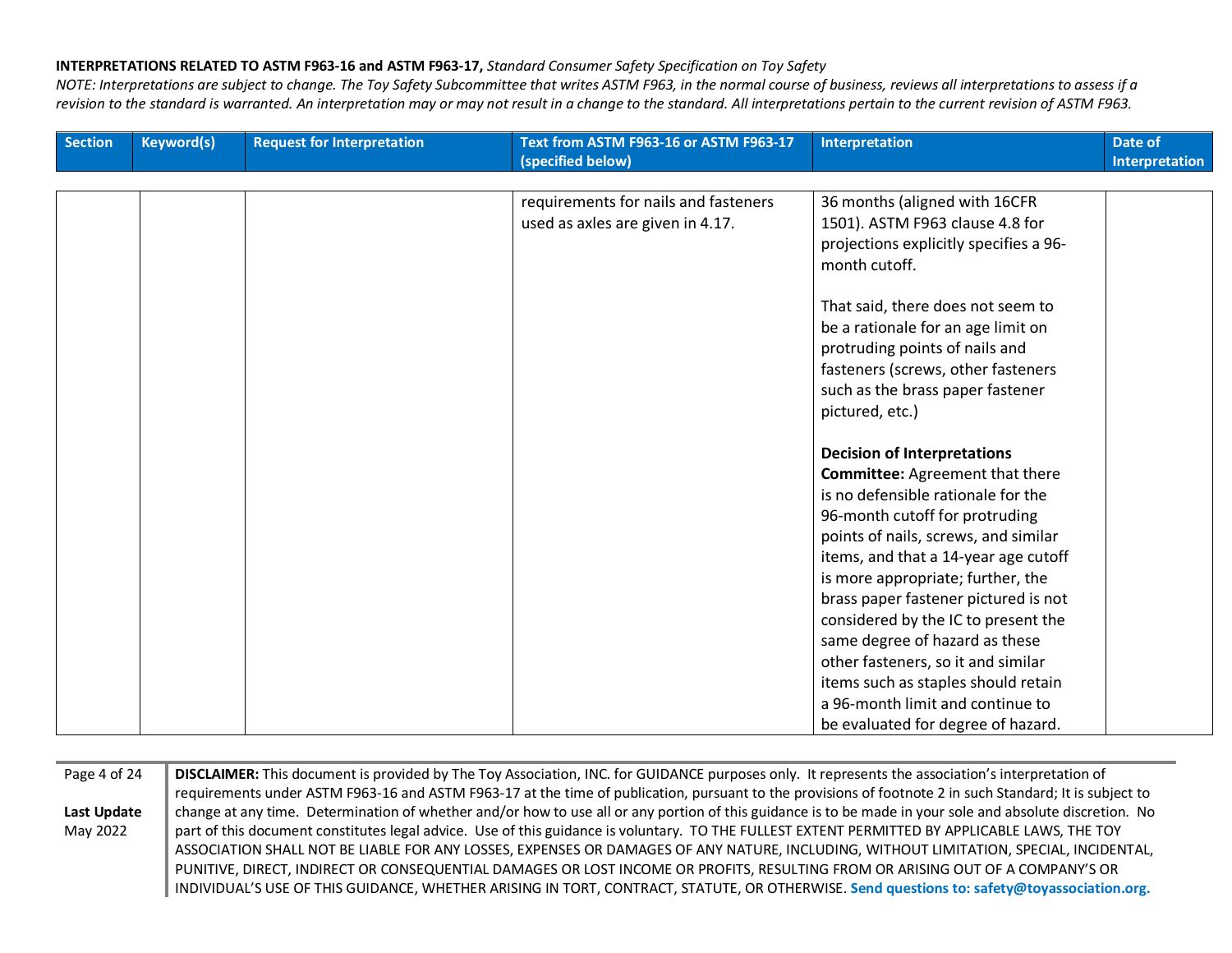*NOTE: Interpretations are subject to change. The Toy Safety Subcommittee that writes ASTM F963, in the normal course of business, reviews all interpretations to assess if a revision to the standard is warranted. An interpretation may or may not result in a change to the standard. All interpretations pertain to the current revision of ASTM F963.*

| <b>Section</b> | <b>Keyword(s)</b> | <b>Request for Interpretation</b>   | Text from ASTM F963-16 or ASTM F963-17<br>(specified below)         | Interpretation                                                  | Date of<br><b>Interpretation</b> |
|----------------|-------------------|-------------------------------------|---------------------------------------------------------------------|-----------------------------------------------------------------|----------------------------------|
|                |                   |                                     |                                                                     |                                                                 |                                  |
|                |                   |                                     |                                                                     | <b>Recommendation to F15.22</b>                                 |                                  |
|                |                   |                                     |                                                                     | Subcommittee for amendment of                                   |                                  |
|                |                   |                                     |                                                                     | <b>ASTM F963: Separate (and specify</b>                         |                                  |
|                |                   |                                     |                                                                     | a 14-year age limit) for items such                             |                                  |
|                |                   |                                     |                                                                     | as protruding points of nails,                                  |                                  |
|                |                   |                                     |                                                                     | screws, bolts, and similar items                                |                                  |
|                |                   |                                     |                                                                     | from that for protruding items such                             |                                  |
|                |                   |                                     |                                                                     | as staples and the brass fastener                               |                                  |
|                |                   |                                     |                                                                     | pictured, which would retain the<br>current 96-month limit. The |                                  |
|                |                   |                                     |                                                                     | current 96-month limit for point,                               |                                  |
|                |                   |                                     |                                                                     | edge, and projection hazards, and                               |                                  |
|                |                   |                                     |                                                                     | the current 36-month limit for                                  |                                  |
|                |                   |                                     |                                                                     | ingestion hazards should both be                                |                                  |
|                |                   |                                     |                                                                     | retained.                                                       |                                  |
|                |                   |                                     |                                                                     |                                                                 |                                  |
| 4.16.3         | Ventilation       | ASTM F963 Section 4.16.3            | ASTM F963-16                                                        | The rationale for the requirements                              | 5/4/16                           |
|                | requirement       | prescribes ventilation requirements | 4.16.3 Toys that Enclose the Head-Toys                              | of this section of the standard is to                           |                                  |
|                | s for toys        | for toys that enclose the head:     | that enclose the head, such as space                                | assure adequate ventilation (thus                               |                                  |
|                | that enclose      |                                     | helmets, which are made of                                          | the minimum hole area                                           |                                  |
|                | the head          | This section prescribes the         | impermeable material, shall provide                                 | requirement) and to reduce the                                  |                                  |
|                |                   | following requirements for          | means for breathing by the                                          | risk of inadequate ventilation                                  |                                  |
|                |                   | compliance, all of which must be    | incorporation of unobstructed                                       | should one hole be blocked by a                                 |                                  |
|                |                   | met, and which are quite clear if   | ventilation areas. The ventilation areas                            | child's head or an external surface                             |                                  |
|                |                   | only two holes are present:         | shall consist of a minimum of two holes,                            | (thus the requirements for at least                             |                                  |
|                |                   |                                     | with a total of at least 2 in. <sup>2</sup> (1300 mm <sup>2</sup> ) |                                                                 |                                  |

Page 5 of 24 **Last Update**  May 2022 **DISCLAIMER:** This document is provided by The Toy Association, INC. for GUIDANCE purposes only. It represents the association's interpretation of requirements under ASTM F963-16 and ASTM F963-17 at the time of publication, pursuant to the provisions of footnote 2 in such Standard; It is subject to change at any time. Determination of whether and/or how to use all or any portion of this guidance is to be made in your sole and absolute discretion. No part of this document constitutes legal advice. Use of this guidance is voluntary. TO THE FULLEST EXTENT PERMITTED BY APPLICABLE LAWS, THE TOY ASSOCIATION SHALL NOT BE LIABLE FOR ANY LOSSES, EXPENSES OR DAMAGES OF ANY NATURE, INCLUDING, WITHOUT LIMITATION, SPECIAL, INCIDENTAL, PUNITIVE, DIRECT, INDIRECT OR CONSEQUENTIAL DAMAGES OR LOST INCOME OR PROFITS, RESULTING FROM OR ARISING OUT OF A COMPANY'S OR INDIVIDUAL'S USE OF THIS GUIDANCE, WHETHER ARISING IN TORT, CONTRACT, STATUTE, OR OTHERWISE. **Send questions to: safety@toyassociation.org.**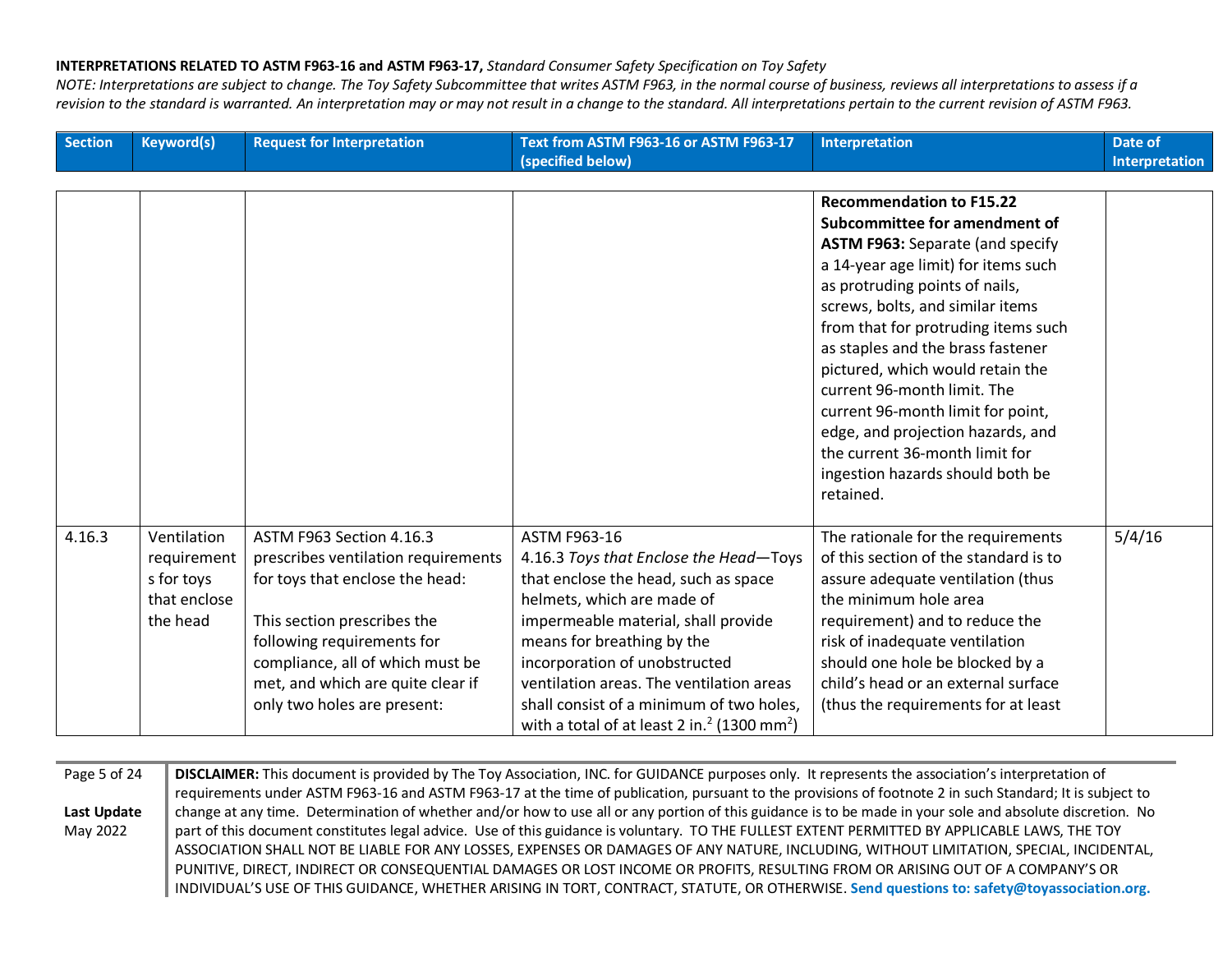| <b>Section</b> | <b>Keyword(s)</b> | <b>Request for Interpretation</b>  | Text from ASTM F963-16 or ASTM F963-17<br>(specified below) | <b>Interpretation</b>                  | Date of<br>Interpretation |
|----------------|-------------------|------------------------------------|-------------------------------------------------------------|----------------------------------------|---------------------------|
|                |                   |                                    |                                                             |                                        |                           |
|                |                   | two holes must be<br>1)            | of ventilation and at least 6 in. (150 mm)                  | two holes and six inches of            |                           |
|                |                   | present; and                       | between holes.                                              | separation between them).              |                           |
|                |                   | 2) there must be a                 |                                                             |                                        |                           |
|                |                   | minimum distance of                |                                                             | In order to clarify requirements       |                           |
|                |                   | six inches (actually               |                                                             | when more than two holes are           |                           |
|                |                   | 152.4 mm, not 150                  |                                                             | used to meet the ventilation           |                           |
|                |                   | mm as the standard                 |                                                             | requirement, the following             |                           |
|                |                   | states) between the                |                                                             | interpretation is proposed:            |                           |
|                |                   | two holes; and                     |                                                             |                                        |                           |
|                |                   | 3) the sum of the areas            |                                                             | If two holes are utilized to meet the  |                           |
|                |                   | of the two holes must              |                                                             | ventilation requirement of 4.16.3,     |                           |
|                |                   | be a minimum of two                |                                                             | they must be separated by a minimum    |                           |
|                |                   | square inches.                     |                                                             | distance of six inches, and the sum of |                           |
|                |                   |                                    |                                                             | their areas must be a minimum of two   |                           |
|                |                   | However, if more than two holes    |                                                             | square inches. If more than two holes  |                           |
|                |                   | are present, the situation is less |                                                             | are utilized to meet the ventilation   |                           |
|                |                   | clear regarding the minimum        |                                                             | requirement, there must be two         |                           |
|                |                   | required distance between holes    |                                                             | discrete areas of ventilation holes,   |                           |
|                |                   | and the total area of the holes.   |                                                             | with these areas separated by a        |                           |
|                |                   |                                    |                                                             | minimum of six inches and the total    |                           |
|                |                   |                                    |                                                             | area of all holes so separated must be |                           |
|                |                   |                                    |                                                             | a minimum of two square inches.        |                           |
|                |                   |                                    |                                                             | Other holes may also be present, but   |                           |
|                |                   |                                    |                                                             | so long as the above conditions are    |                           |
|                |                   |                                    |                                                             | met, the areas of these additional     |                           |
|                |                   |                                    |                                                             | holes, as well as their inter-hole     |                           |

| Page 6 of 24 | DISCLAIMER: This document is provided by The Toy Association, INC. for GUIDANCE purposes only. It represents the association's interpretation of          |
|--------------|-----------------------------------------------------------------------------------------------------------------------------------------------------------|
|              | requirements under ASTM F963-16 and ASTM F963-17 at the time of publication, pursuant to the provisions of footnote 2 in such Standard; It is subject to  |
| Last Update  | change at any time. Determination of whether and/or how to use all or any portion of this guidance is to be made in your sole and absolute discretion. No |
| May 2022     | part of this document constitutes legal advice. Use of this guidance is voluntary. TO THE FULLEST EXTENT PERMITTED BY APPLICABLE LAWS, THE TOY            |
|              | ASSOCIATION SHALL NOT BE LIABLE FOR ANY LOSSES, EXPENSES OR DAMAGES OF ANY NATURE, INCLUDING, WITHOUT LIMITATION, SPECIAL, INCIDENTAL,                    |
|              | PUNITIVE, DIRECT, INDIRECT OR CONSEQUENTIAL DAMAGES OR LOST INCOME OR PROFITS, RESULTING FROM OR ARISING OUT OF A COMPANY'S OR                            |
|              | INDIVIDUAL'S USE OF THIS GUIDANCE, WHETHER ARISING IN TORT, CONTRACT, STATUTE, OR OTHERWISE. Send questions to: safety@toyassociation.org.                |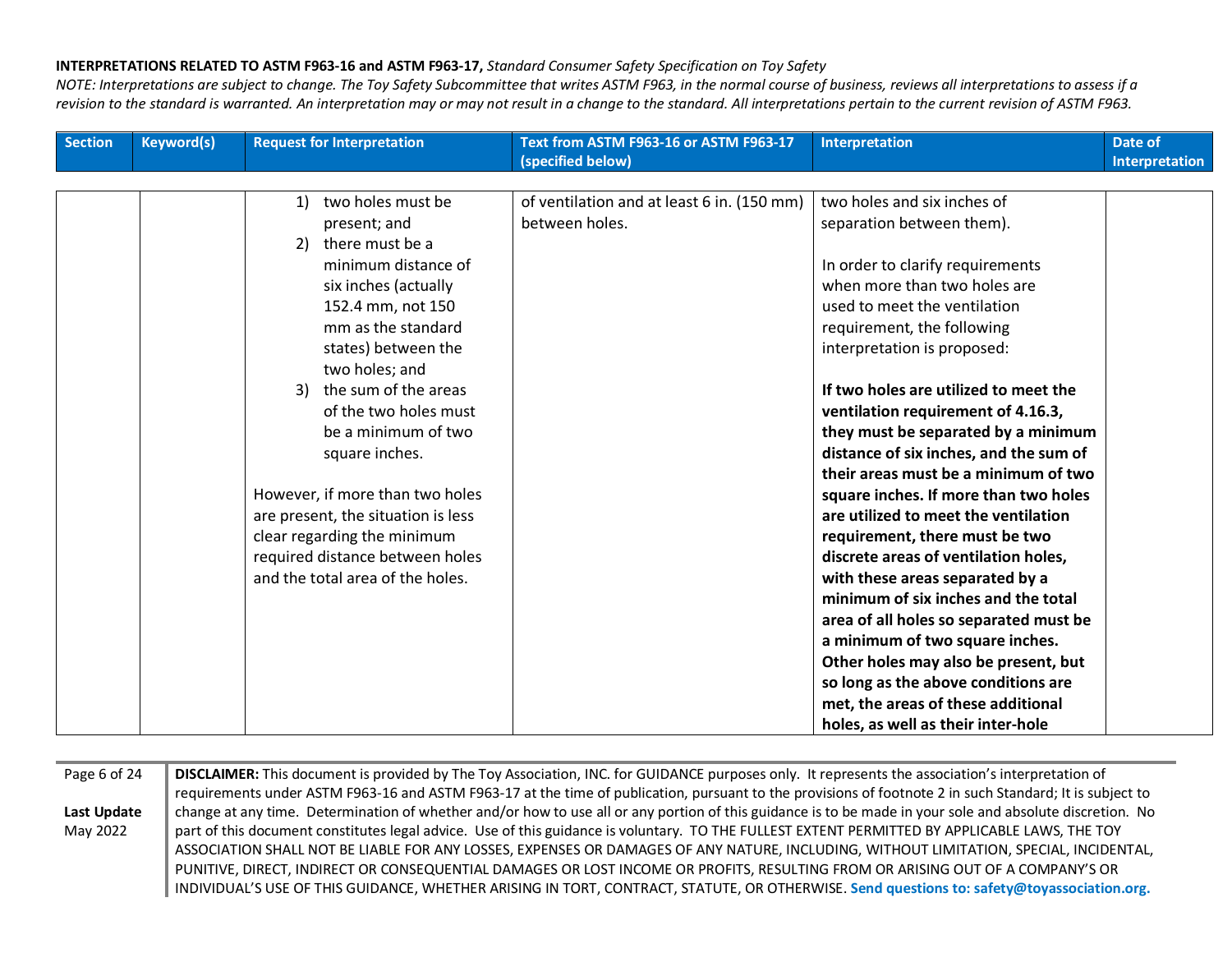| <b>Section</b> | <b>Keyword(s)</b> | <b>Request for Interpretation</b>     | Text from ASTM F963-16 or ASTM F963-17<br>(specified below) | Interpretation                           | Date of<br>Interpretation |
|----------------|-------------------|---------------------------------------|-------------------------------------------------------------|------------------------------------------|---------------------------|
|                |                   |                                       |                                                             |                                          |                           |
|                |                   |                                       |                                                             | distances, are irrelevant for the        |                           |
|                |                   |                                       |                                                             | purposes of determining compliance.      |                           |
|                |                   |                                       |                                                             |                                          |                           |
|                |                   |                                       |                                                             |                                          |                           |
|                |                   |                                       |                                                             |                                          |                           |
| 4.21           | Projectile        | <b>BACKGROUND INFORMATION: This</b>   |                                                             | The product appears to be more           | 2/3/2019                  |
|                | toys; stored      | product is intended for children 8+.  |                                                             | properly categorized as a hobby item     |                           |
|                | energy            | The height of the inflatable rocket,  |                                                             | and not a toy, and therefore, out of the |                           |
|                | projectile;       | with foam fin, is about 7 feet        |                                                             | scope of ASTM F963. However,             |                           |
|                | KED;              | (2.13m). The total mass is 1.152kg    |                                                             | marketing and sale are key issues here-  |                           |
|                | measuring         | [mass of water (0.760kg) plus mass    |                                                             | in order to be out of the scope of ASTM  |                           |
|                | velocity          | of rocket (0.392kg)]. It can be       |                                                             | F963, it must be marketed and sold as    |                           |
|                |                   | launched to at least 30m in height.   |                                                             | a hobby item and not as a toy; if the    |                           |
|                |                   | During flight, the water is expelled, |                                                             | item is marketed as a toy, it must       |                           |
|                |                   | in other words, the mass decreases    |                                                             | comply with requirements of ASTM         |                           |
|                |                   | during flight. For reference below    |                                                             | F963, including those related to         |                           |
|                |                   | are the steps to use the rocket: 1.   |                                                             | projectiles such as KED limitations.     |                           |
|                |                   | Fill water in water tank 2. Connect   |                                                             |                                          |                           |
|                |                   | the pump hose to the tank cap and     |                                                             |                                          |                           |
|                |                   | start pumping until the gauge         |                                                             |                                          |                           |
|                |                   | readings is 6 bars. 3. Hold the bulb  |                                                             |                                          |                           |
|                |                   | launcher controlled by air and give   |                                                             |                                          |                           |
|                |                   | a quick and hard squeeze to launch    |                                                             |                                          |                           |
|                |                   | the rocket. The product has some      |                                                             |                                          |                           |

| Page 7 of 24 | DISCLAIMER: This document is provided by The Toy Association, INC. for GUIDANCE purposes only. It represents the association's interpretation of          |
|--------------|-----------------------------------------------------------------------------------------------------------------------------------------------------------|
|              | requirements under ASTM F963-16 and ASTM F963-17 at the time of publication, pursuant to the provisions of footnote 2 in such Standard; It is subject to  |
| Last Update  | change at any time. Determination of whether and/or how to use all or any portion of this guidance is to be made in your sole and absolute discretion. No |
| May 2022     | part of this document constitutes legal advice. Use of this guidance is voluntary. TO THE FULLEST EXTENT PERMITTED BY APPLICABLE LAWS, THE TOY            |
|              | ASSOCIATION SHALL NOT BE LIABLE FOR ANY LOSSES, EXPENSES OR DAMAGES OF ANY NATURE, INCLUDING, WITHOUT LIMITATION, SPECIAL, INCIDENTAL,                    |
|              | PUNITIVE, DIRECT, INDIRECT OR CONSEQUENTIAL DAMAGES OR LOST INCOME OR PROFITS, RESULTING FROM OR ARISING OUT OF A COMPANY'S OR                            |
|              | INDIVIDUAL'S USE OF THIS GUIDANCE, WHETHER ARISING IN TORT, CONTRACT, STATUTE, OR OTHERWISE. Send questions to: safety@toyassociation.org.                |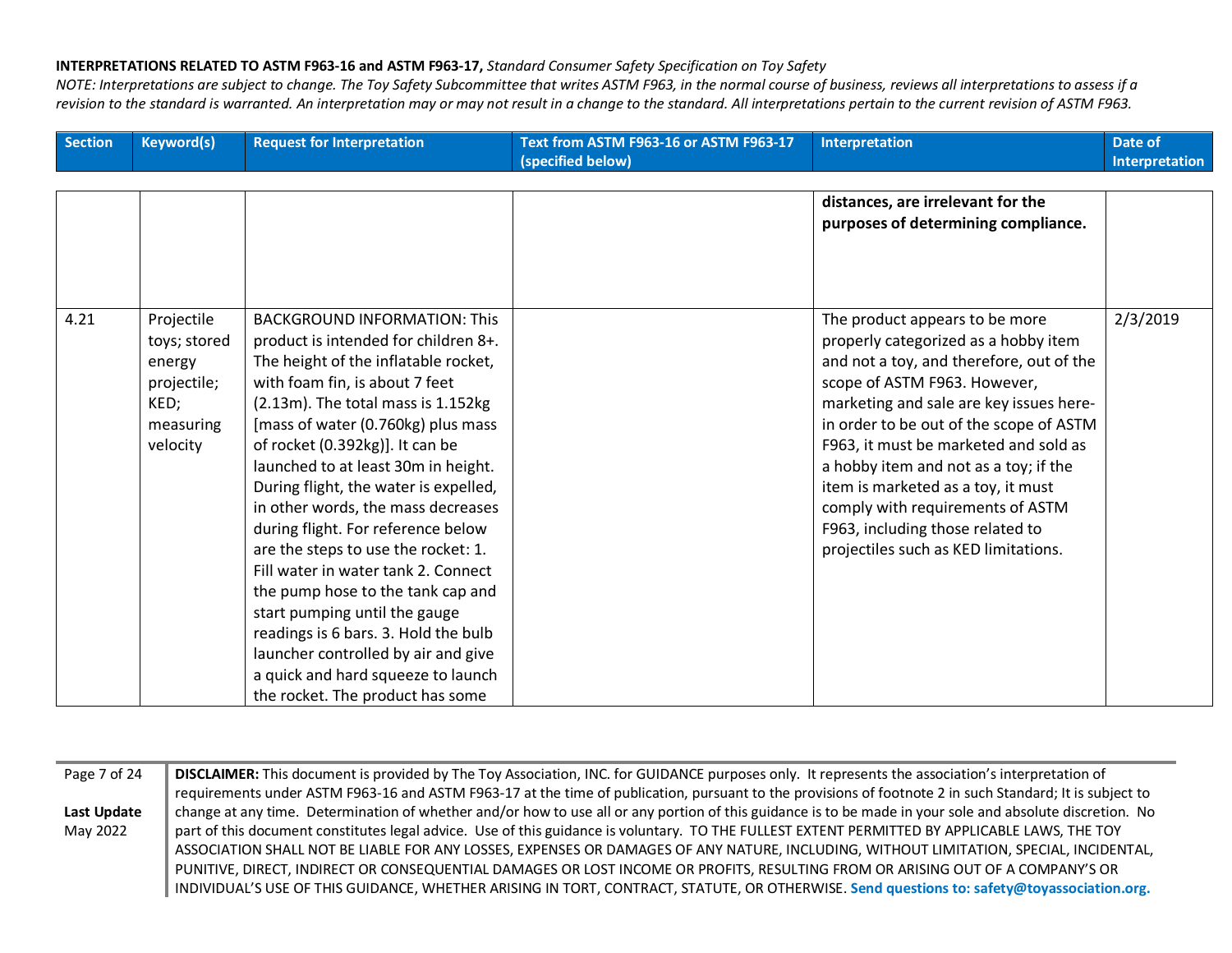| Section | <b>Keyword(s)</b> | <b>Request for Interpretation</b>        | Text from ASTM F963-16 or ASTM F963-17<br>(specified below) | Interpretation | Date of<br>Interpretation |
|---------|-------------------|------------------------------------------|-------------------------------------------------------------|----------------|---------------------------|
|         |                   |                                          |                                                             |                |                           |
|         |                   | special designs to reduce the            |                                                             |                |                           |
|         |                   | potential impact hazard:                 |                                                             |                |                           |
|         |                   | • The rocket can only be launched        |                                                             |                |                           |
|         |                   | in vertical orientation. When the        |                                                             |                |                           |
|         |                   | rocket is inclined rom vertical, it will |                                                             |                |                           |
|         |                   | be not launch since the trigger          |                                                             |                |                           |
|         |                   | controlled by air. The air in trigger    |                                                             |                |                           |
|         |                   | will escape when the base is not         |                                                             |                |                           |
|         |                   | horizontal.                              |                                                             |                |                           |
|         |                   | • If the launching is a failure, when    |                                                             |                |                           |
|         |                   | opening the water tank to release        |                                                             |                |                           |
|         |                   | air, air will be deflated slowly and     |                                                             |                |                           |
|         |                   | the cap on water tank will not be a      |                                                             |                |                           |
|         |                   | hazard by unexpected propulsion          |                                                             |                |                           |
|         |                   | off the rocket.                          |                                                             |                |                           |
|         |                   | • There is a balance plastic ring on     |                                                             |                |                           |
|         |                   | top of the rocket to ensure the          |                                                             |                |                           |
|         |                   | rocket drop in horizontal                |                                                             |                |                           |
|         |                   | orientation, thus reducing the           |                                                             |                |                           |
|         |                   | potential hazard of being struck by      |                                                             |                |                           |
|         |                   | the descending rocket.                   |                                                             |                |                           |
|         |                   |                                          |                                                             |                |                           |

| Page 8 of 24 | DISCLAIMER: This document is provided by The Toy Association, INC. for GUIDANCE purposes only. It represents the association's interpretation of          |
|--------------|-----------------------------------------------------------------------------------------------------------------------------------------------------------|
|              | requirements under ASTM F963-16 and ASTM F963-17 at the time of publication, pursuant to the provisions of footnote 2 in such Standard; It is subject to  |
| Last Update  | change at any time. Determination of whether and/or how to use all or any portion of this guidance is to be made in your sole and absolute discretion. No |
| May 2022     | part of this document constitutes legal advice. Use of this guidance is voluntary. TO THE FULLEST EXTENT PERMITTED BY APPLICABLE LAWS, THE TOY            |
|              | ASSOCIATION SHALL NOT BE LIABLE FOR ANY LOSSES, EXPENSES OR DAMAGES OF ANY NATURE, INCLUDING, WITHOUT LIMITATION, SPECIAL, INCIDENTAL,                    |
|              | PUNITIVE, DIRECT, INDIRECT OR CONSEQUENTIAL DAMAGES OR LOST INCOME OR PROFITS, RESULTING FROM OR ARISING OUT OF A COMPANY'S OR                            |
|              | INDIVIDUAL'S USE OF THIS GUIDANCE, WHETHER ARISING IN TORT, CONTRACT, STATUTE, OR OTHERWISE. Send questions to: safety@toyassociation.org.                |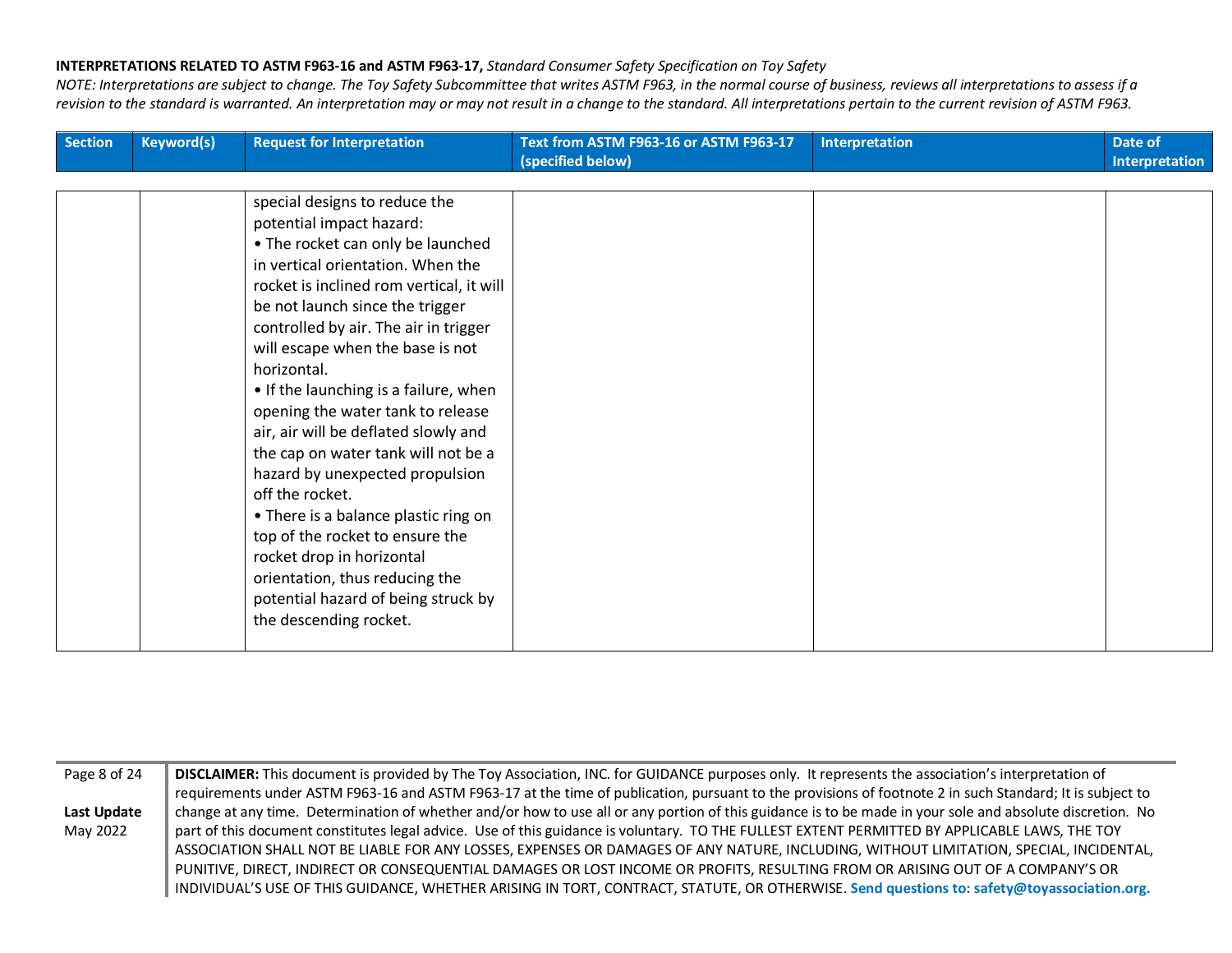| <b>Section</b> | <b>Keyword(s)</b> | <b>Request for Interpretation</b>                                                                                                                                                                                                                                                                                                                                                                                                         | Text from ASTM F963-16 or ASTM F963-17<br>(specified below) | <b>Interpretation</b> | Date of<br>Interpretation |
|----------------|-------------------|-------------------------------------------------------------------------------------------------------------------------------------------------------------------------------------------------------------------------------------------------------------------------------------------------------------------------------------------------------------------------------------------------------------------------------------------|-------------------------------------------------------------|-----------------------|---------------------------|
|                |                   |                                                                                                                                                                                                                                                                                                                                                                                                                                           |                                                             |                       |                           |
|                |                   |                                                                                                                                                                                                                                                                                                                                                                                                                                           |                                                             |                       |                           |
|                |                   | QUESTION: We think it is projectile<br>with stored energy per ASTM F963,<br>and have some questions about<br>kinetic energy and Kinetic Energy<br>Density (KED) testing.<br>• Is this product exempted from<br>section 4.21 in ASTM F963 since the<br>rocket over 7 feet in height (2.13m)<br>and it just can be launched in<br>vertical status? It seems almost no<br>the impact hazard when launched<br>the rocket. Does it fall in the |                                                             |                       |                           |

| Page 9 of 24 | DISCLAIMER: This document is provided by The Toy Association, INC. for GUIDANCE purposes only. It represents the association's interpretation of          |  |  |  |
|--------------|-----------------------------------------------------------------------------------------------------------------------------------------------------------|--|--|--|
|              | requirements under ASTM F963-16 and ASTM F963-17 at the time of publication, pursuant to the provisions of footnote 2 in such Standard; It is subject to  |  |  |  |
| Last Update  | change at any time. Determination of whether and/or how to use all or any portion of this guidance is to be made in your sole and absolute discretion. No |  |  |  |
| May 2022     | part of this document constitutes legal advice. Use of this guidance is voluntary. TO THE FULLEST EXTENT PERMITTED BY APPLICABLE LAWS, THE TOY            |  |  |  |
|              | ASSOCIATION SHALL NOT BE LIABLE FOR ANY LOSSES, EXPENSES OR DAMAGES OF ANY NATURE, INCLUDING, WITHOUT LIMITATION, SPECIAL, INCIDENTAL,                    |  |  |  |
|              | PUNITIVE, DIRECT, INDIRECT OR CONSEQUENTIAL DAMAGES OR LOST INCOME OR PROFITS, RESULTING FROM OR ARISING OUT OF A COMPANY'S OR                            |  |  |  |
|              | INDIVIDUAL'S USE OF THIS GUIDANCE, WHETHER ARISING IN TORT, CONTRACT, STATUTE, OR OTHERWISE. Send questions to: safety@toyassociation.org.                |  |  |  |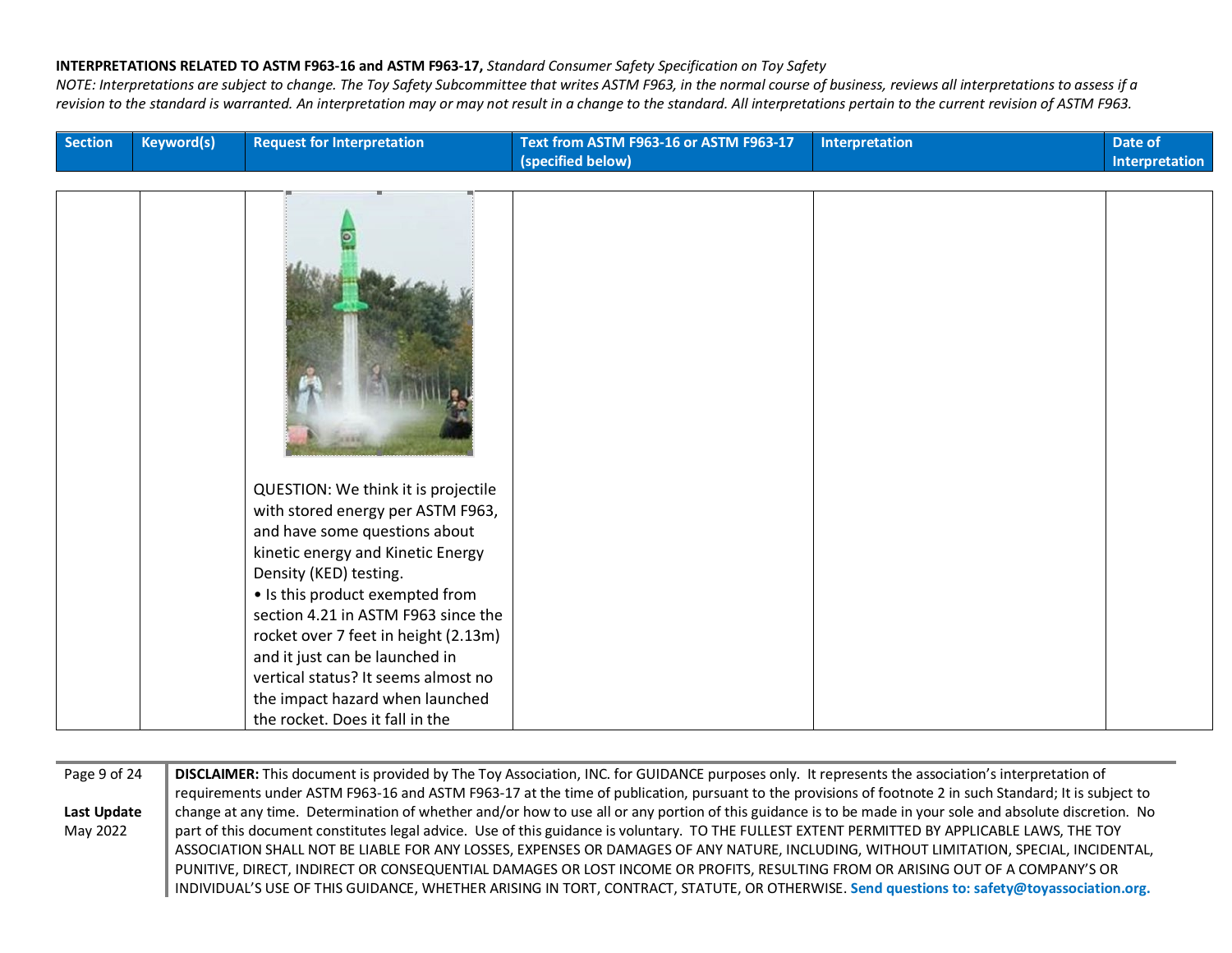| Section | <b>Keyword(s)</b> | <b>Request for Interpretation</b>      | Text from ASTM F963-16 or ASTM F963-17<br>(specified below) | Interpretation | Date of<br>Interpretation |
|---------|-------------------|----------------------------------------|-------------------------------------------------------------|----------------|---------------------------|
|         |                   |                                        |                                                             |                |                           |
|         |                   | exemption scope for projectile         |                                                             |                |                           |
|         |                   | inaccessible to a child when they      |                                                             |                |                           |
|         |                   | leave the discharge mechanism?         |                                                             |                |                           |
|         |                   | • If it is not exempted for section    |                                                             |                |                           |
|         |                   | 4.21, how to test kinetic energy and   |                                                             |                |                           |
|         |                   | Kinetic Energy Density (KED)? The      |                                                             |                |                           |
|         |                   | weight and speed are changed           |                                                             |                |                           |
|         |                   | during the launching. When we          |                                                             |                |                           |
|         |                   | review the test method in ASTM         |                                                             |                |                           |
|         |                   | F963, it is just applicable to         |                                                             |                |                           |
|         |                   | projectile fired horizontally, it      |                                                             |                |                           |
|         |                   | seems it is not applicable to the      |                                                             |                |                           |
|         |                   | rocket launched vertically since it is |                                                             |                |                           |
|         |                   | not accelerated entirely if use this   |                                                             |                |                           |
|         |                   | method.                                |                                                             |                |                           |
|         |                   | • If there is no reasonable method     |                                                             |                |                           |
|         |                   | to measure the kinetic energy and      |                                                             |                |                           |
|         |                   | Kinetic Energy Density (KED) for this  |                                                             |                |                           |
|         |                   | product, can we carry the risk         |                                                             |                |                           |
|         |                   | assessment for this impact hazard?     |                                                             |                |                           |
|         |                   | . We have an idea to conduct the       |                                                             |                |                           |
|         |                   | performance test to ensure there is    |                                                             |                |                           |
|         |                   | no sidetrack when launched the         |                                                             |                |                           |
|         |                   | rocket. In this case, can we give the  |                                                             |                |                           |
|         |                   | pass rating to ASTM F963 if the risk   |                                                             |                |                           |

| Page 10 of 24 | DISCLAIMER: This document is provided by The Toy Association, INC. for GUIDANCE purposes only. It represents the association's interpretation of          |
|---------------|-----------------------------------------------------------------------------------------------------------------------------------------------------------|
|               | requirements under ASTM F963-16 and ASTM F963-17 at the time of publication, pursuant to the provisions of footnote 2 in such Standard; It is subject to  |
| Last Update   | change at any time. Determination of whether and/or how to use all or any portion of this guidance is to be made in your sole and absolute discretion. No |
| May 2022      | part of this document constitutes legal advice. Use of this guidance is voluntary. TO THE FULLEST EXTENT PERMITTED BY APPLICABLE LAWS, THE TOY            |
|               | ASSOCIATION SHALL NOT BE LIABLE FOR ANY LOSSES, EXPENSES OR DAMAGES OF ANY NATURE, INCLUDING, WITHOUT LIMITATION, SPECIAL, INCIDENTAL,                    |
|               | PUNITIVE, DIRECT, INDIRECT OR CONSEQUENTIAL DAMAGES OR LOST INCOME OR PROFITS, RESULTING FROM OR ARISING OUT OF A COMPANY'S OR                            |
|               | INDIVIDUAL'S USE OF THIS GUIDANCE, WHETHER ARISING IN TORT, CONTRACT, STATUTE, OR OTHERWISE. Send questions to: safety@toyassociation.org.                |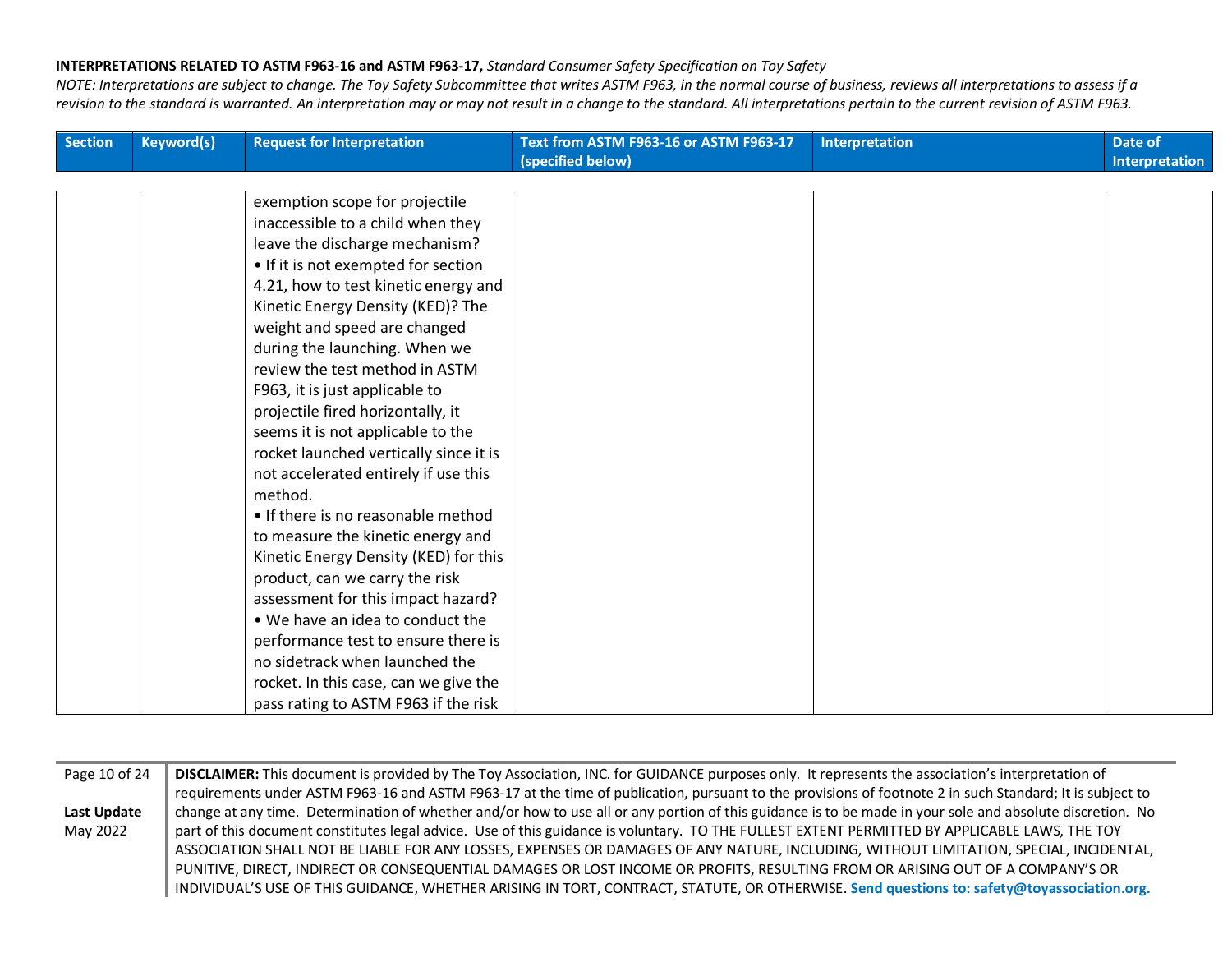| <b>Section</b> | <b>Keyword(s)</b> | <b>Request for Interpretation</b>                                                                                                                                                                                                       | Text from ASTM F963-16 or ASTM F963-17<br>(specified below) | <b>Interpretation</b>                                                                                                                                                                                                                                                                                                                                                                                                                                                                                                                                                                                                                                                                                                                                                            | Date of<br><b>Interpretation</b> |
|----------------|-------------------|-----------------------------------------------------------------------------------------------------------------------------------------------------------------------------------------------------------------------------------------|-------------------------------------------------------------|----------------------------------------------------------------------------------------------------------------------------------------------------------------------------------------------------------------------------------------------------------------------------------------------------------------------------------------------------------------------------------------------------------------------------------------------------------------------------------------------------------------------------------------------------------------------------------------------------------------------------------------------------------------------------------------------------------------------------------------------------------------------------------|----------------------------------|
|                |                   |                                                                                                                                                                                                                                         |                                                             |                                                                                                                                                                                                                                                                                                                                                                                                                                                                                                                                                                                                                                                                                                                                                                                  |                                  |
|                |                   | assessment showing the impact<br>hazard is lower?                                                                                                                                                                                       |                                                             |                                                                                                                                                                                                                                                                                                                                                                                                                                                                                                                                                                                                                                                                                                                                                                                  |                                  |
| 4.21           | Projectiles       | EN71-1 considers toy catapults and<br>similar toys where projectiles are<br>propelled by an elastic band as<br>projectile toys without stored<br>energy, while ASTM F963 does not.<br>Will ASTM F963 will be harmonized<br>with EN71-1? |                                                             | As a preface to this conversation, one<br>needs to understand that in the British<br>English in which EN71 is written,<br>"catapult" refers to what in the U.S. is<br>termed a "slingshot", which is<br>specifically out of the scope of ASTM<br>F963.<br>The requestor is correct that EN71-1<br>clause 4.17.4.3 considers such items as<br>non-stored energy projectile toys (the<br>2018 amendment clarified that if<br>projectiles are supplied with such<br>items, the item is in scope; if no<br>projectiles are supplied, it is not in<br>scope of the standard). There is thus a<br>misalignment of the two standards,<br>largely because the scope of EN71<br>includes items not considered toys in<br>the US, and due to historical exclusions<br>from the F963 scope. | 06/22/21                         |

| Page 11 of 24 | DISCLAIMER: This document is provided by The Toy Association, INC. for GUIDANCE purposes only. It represents the association's interpretation of          |  |  |  |  |
|---------------|-----------------------------------------------------------------------------------------------------------------------------------------------------------|--|--|--|--|
|               | requirements under ASTM F963-16 and ASTM F963-17 at the time of publication, pursuant to the provisions of footnote 2 in such Standard; It is subject to  |  |  |  |  |
| Last Update   | change at any time. Determination of whether and/or how to use all or any portion of this guidance is to be made in your sole and absolute discretion. No |  |  |  |  |
| May 2022      | part of this document constitutes legal advice. Use of this guidance is voluntary. TO THE FULLEST EXTENT PERMITTED BY APPLICABLE LAWS, THE TOY            |  |  |  |  |
|               | ASSOCIATION SHALL NOT BE LIABLE FOR ANY LOSSES, EXPENSES OR DAMAGES OF ANY NATURE, INCLUDING, WITHOUT LIMITATION, SPECIAL, INCIDENTAL,                    |  |  |  |  |
|               | PUNITIVE, DIRECT, INDIRECT OR CONSEQUENTIAL DAMAGES OR LOST INCOME OR PROFITS, RESULTING FROM OR ARISING OUT OF A COMPANY'S OR                            |  |  |  |  |
|               | INDIVIDUAL'S USE OF THIS GUIDANCE, WHETHER ARISING IN TORT, CONTRACT, STATUTE, OR OTHERWISE. Send questions to: safety@toyassociation.org.                |  |  |  |  |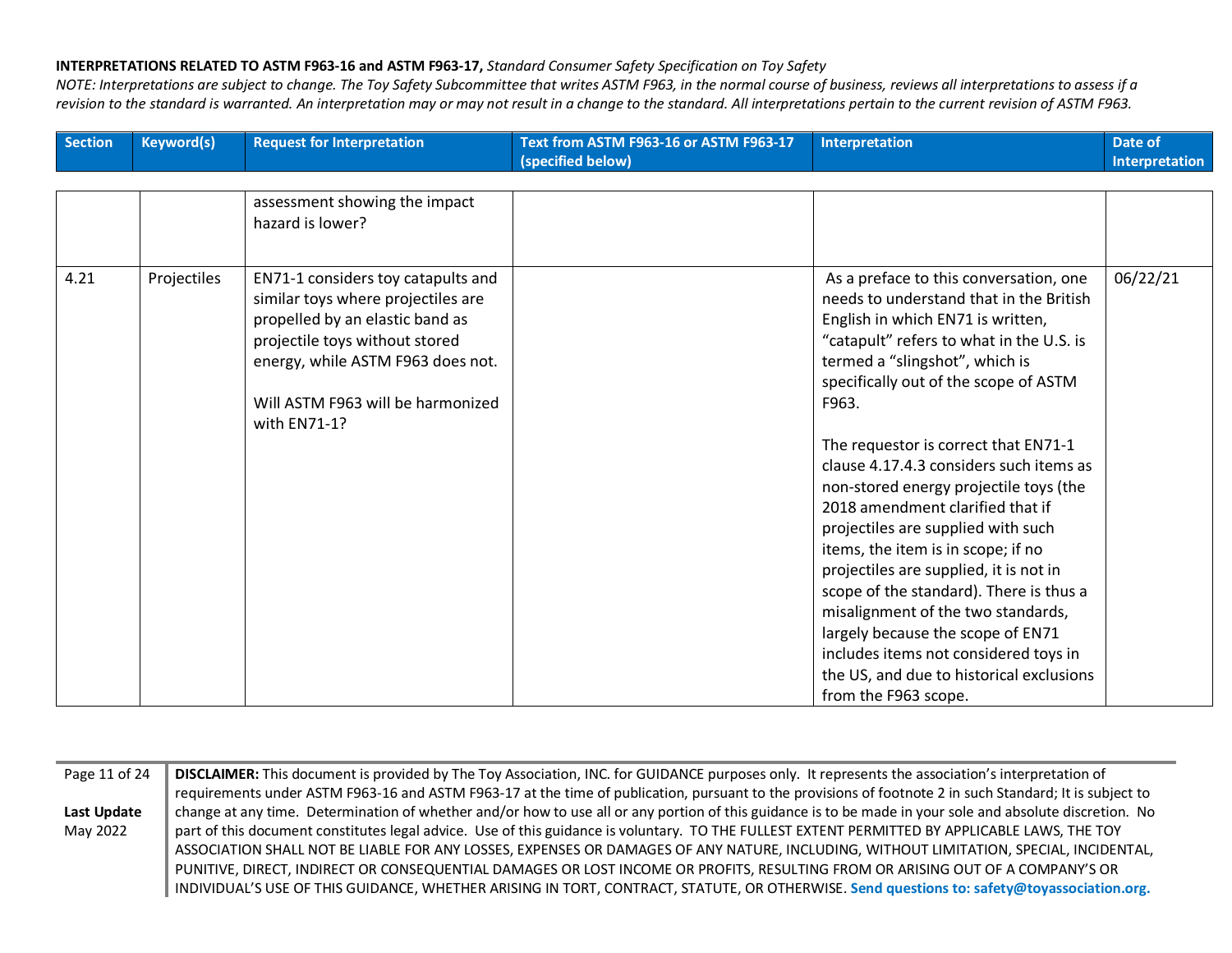| <b>Section</b> | <b>Keyword(s)</b> | <b>Request for Interpretation</b>                                                                                                                                                                                                                                                                                                                                                                                                                                                                                                                                  | Text from ASTM F963-16 or ASTM F963-17<br>(specified below)                                                                                                                                                             | <b>Interpretation</b>                                                                                                                                                                                                                                                                                                                                                                                                                                                                                              | Date of<br>Interpretation |
|----------------|-------------------|--------------------------------------------------------------------------------------------------------------------------------------------------------------------------------------------------------------------------------------------------------------------------------------------------------------------------------------------------------------------------------------------------------------------------------------------------------------------------------------------------------------------------------------------------------------------|-------------------------------------------------------------------------------------------------------------------------------------------------------------------------------------------------------------------------|--------------------------------------------------------------------------------------------------------------------------------------------------------------------------------------------------------------------------------------------------------------------------------------------------------------------------------------------------------------------------------------------------------------------------------------------------------------------------------------------------------------------|---------------------------|
|                |                   |                                                                                                                                                                                                                                                                                                                                                                                                                                                                                                                                                                    |                                                                                                                                                                                                                         | While ASTM F963 does not apply to<br>slingshots (termed catapults in EN71),<br>other rubber-band-powered projectile<br>launchers, whether or not they store<br>energy independent of the user, are<br>subject to the applicable projectile<br>requirements of ASTM F963.                                                                                                                                                                                                                                           |                           |
| 4.21.2         | Projectiles       | Shall a toy that projects a gel,<br>rather than an object as defined in<br>Section 3.1.63 be exempted from<br>ASTM F963-16 Section 4.21.2 small<br>part restriction?<br>If the gel is exempted from the<br>ASTM F963-16 Section 4.21.2.1<br>requirement, is<br>a discharge mechanism in which<br>the kinetic energy is determined by<br>the toy and not by the user<br>allowable? The gel flows freely<br>from the gel reservoir to the firing<br>mechanism solely under the force<br>of gravity. Such a mechanism is not<br>capable of firing a solid projectile. | ASTM F963-16<br>4.21.2 Discharge Mechanisms-<br>Discharge mechanisms shall be unable<br>to discharge potentially hazardous<br>improvised projectiles such as pencils or<br>pebbles without modification by the<br>user. | Fluids, even viscous ones, are not<br>discrete objects, and therefore do not<br>meet the definition of "projectile" in<br>F963. This is analogous to the long-<br>established concept that squirt guns<br>are not projectile launch mechanisms<br>and the water stream they project is<br>not a projectile. Therefore, the issue of<br>stored-energy versus non-stored-<br>energy discharge mechanisms is<br>irrelevant for these types of products,<br>and none of the projectile<br>requirements are applicable. | 11/11/16                  |

| Page 12 of 24 | DISCLAIMER: This document is provided by The Toy Association, INC. for GUIDANCE purposes only. It represents the association's interpretation of          |  |  |  |
|---------------|-----------------------------------------------------------------------------------------------------------------------------------------------------------|--|--|--|
|               | requirements under ASTM F963-16 and ASTM F963-17 at the time of publication, pursuant to the provisions of footnote 2 in such Standard; It is subject to  |  |  |  |
| Last Update   | change at any time. Determination of whether and/or how to use all or any portion of this guidance is to be made in your sole and absolute discretion. No |  |  |  |
| May 2022      | part of this document constitutes legal advice. Use of this guidance is voluntary. TO THE FULLEST EXTENT PERMITTED BY APPLICABLE LAWS, THE TOY            |  |  |  |
|               | ASSOCIATION SHALL NOT BE LIABLE FOR ANY LOSSES, EXPENSES OR DAMAGES OF ANY NATURE, INCLUDING, WITHOUT LIMITATION, SPECIAL, INCIDENTAL,                    |  |  |  |
|               | PUNITIVE, DIRECT, INDIRECT OR CONSEQUENTIAL DAMAGES OR LOST INCOME OR PROFITS, RESULTING FROM OR ARISING OUT OF A COMPANY'S OR                            |  |  |  |
|               | INDIVIDUAL'S USE OF THIS GUIDANCE, WHETHER ARISING IN TORT, CONTRACT, STATUTE, OR OTHERWISE. Send questions to: safety@toyassociation.org.                |  |  |  |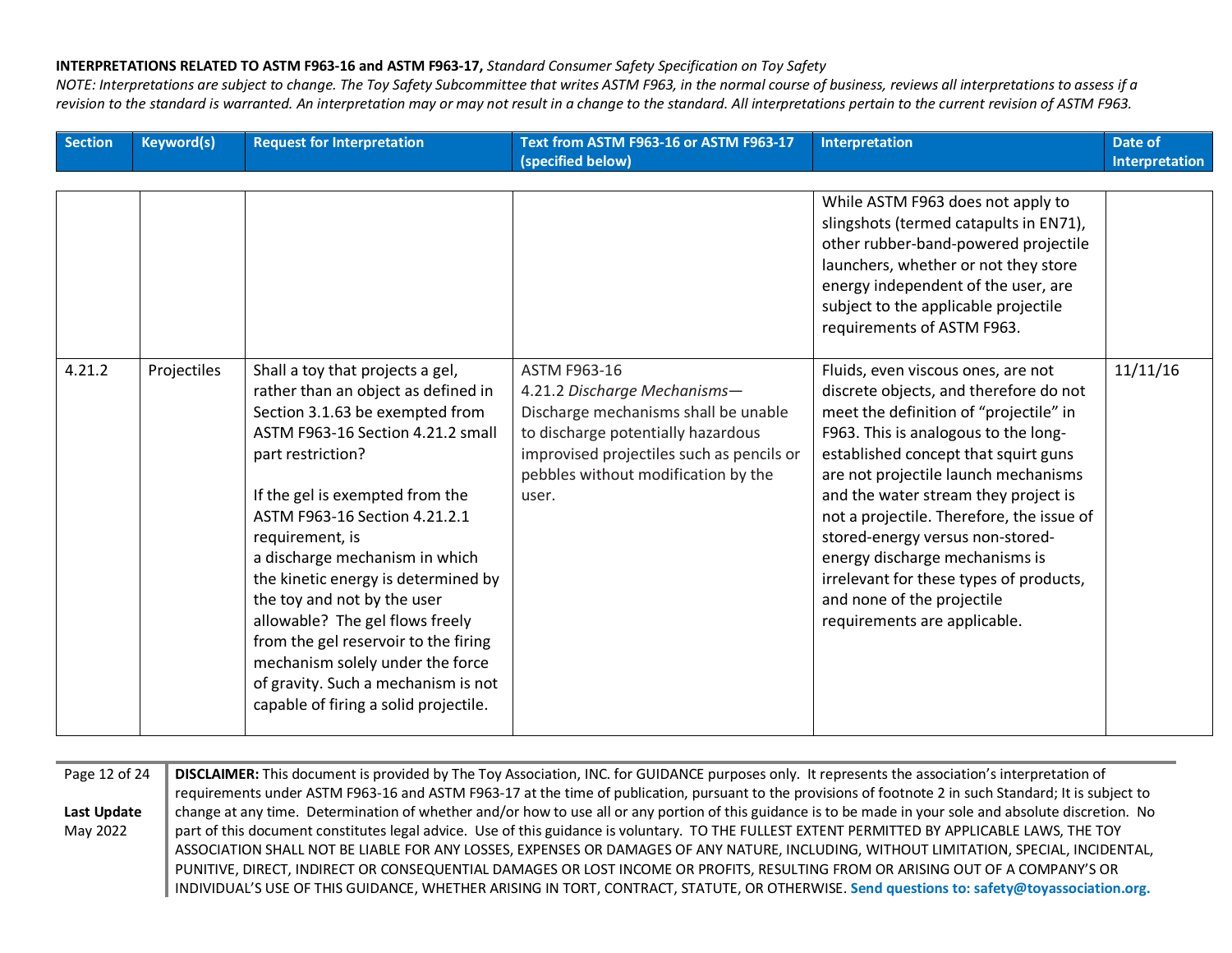| <b>Section</b> | <b>Keyword(s)</b> | <b>Request for Interpretation</b>                                                                                                                                                                                                                                 | Text from ASTM F963-16 or ASTM F963-17<br>(specified below) | Interpretation | Date of<br>Interpretation |
|----------------|-------------------|-------------------------------------------------------------------------------------------------------------------------------------------------------------------------------------------------------------------------------------------------------------------|-------------------------------------------------------------|----------------|---------------------------|
|                |                   |                                                                                                                                                                                                                                                                   |                                                             |                |                           |
|                |                   | If the gel is exempted from the<br>ASTM F963-16 Section 4.21.2.1<br>requirement on the basis that a<br>freely flowing 3D gel fluid is not a<br>projectile as defined at ASTM F963-<br>16 Section 3.1.63, would ASTM<br>F963-16 Section 4.21.2.3 be<br>applicable? |                                                             |                |                           |
|                |                   | Our internal interpretation is that<br>the item and the gel should be<br>exempted from the small part<br>projectile requirement, as well as<br>the kinetic energy and Kinetic<br>energy density limits because of<br>the following:                               |                                                             |                |                           |
|                |                   | The gel is a fluid which<br>$\bullet$<br>moves freely from the<br>reservoir to the cylinder of<br>the syringe, therefore<br>should not be considered a<br>Rigid Part, or a projectile.                                                                            |                                                             |                |                           |

| Page 13 of 24      | DISCLAIMER: This document is provided by The Toy Association, INC. for GUIDANCE purposes only. It represents the association's interpretation of          |  |  |  |
|--------------------|-----------------------------------------------------------------------------------------------------------------------------------------------------------|--|--|--|
|                    | requirements under ASTM F963-16 and ASTM F963-17 at the time of publication, pursuant to the provisions of footnote 2 in such Standard; It is subject to  |  |  |  |
| <b>Last Update</b> | change at any time. Determination of whether and/or how to use all or any portion of this guidance is to be made in your sole and absolute discretion. No |  |  |  |
| May 2022           | part of this document constitutes legal advice. Use of this guidance is voluntary. TO THE FULLEST EXTENT PERMITTED BY APPLICABLE LAWS, THE TOY            |  |  |  |
|                    | ASSOCIATION SHALL NOT BE LIABLE FOR ANY LOSSES, EXPENSES OR DAMAGES OF ANY NATURE, INCLUDING, WITHOUT LIMITATION, SPECIAL, INCIDENTAL,                    |  |  |  |
|                    | PUNITIVE, DIRECT, INDIRECT OR CONSEQUENTIAL DAMAGES OR LOST INCOME OR PROFITS, RESULTING FROM OR ARISING OUT OF A COMPANY'S OR                            |  |  |  |
|                    | INDIVIDUAL'S USE OF THIS GUIDANCE, WHETHER ARISING IN TORT, CONTRACT, STATUTE, OR OTHERWISE. Send questions to: safety@toyassociation.org.                |  |  |  |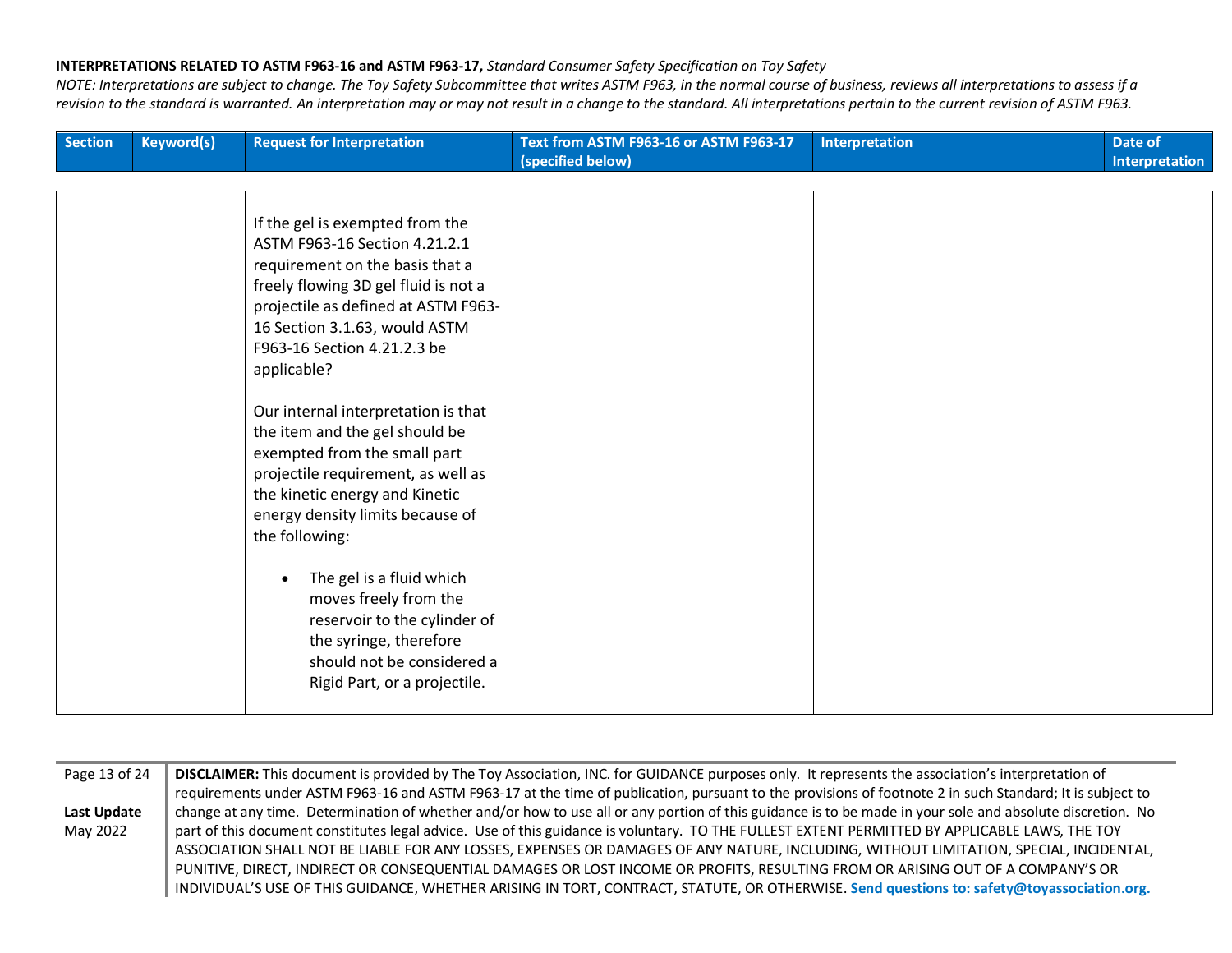*NOTE: Interpretations are subject to change. The Toy Safety Subcommittee that writes ASTM F963, in the normal course of business, reviews all interpretations to assess if a revision to the standard is warranted. An interpretation may or may not result in a change to the standard. All interpretations pertain to the current revision of ASTM F963.*

| <b>Section</b>    | <b>Keyword(s)</b>         | <b>Request for Interpretation</b>                                                                                                                                                                                                                                                                                                                  | Text from ASTM F963-16 or ASTM F963-17                                                                                                                                                                                                                                                                                                                                                        | <b>Interpretation</b>                                                                                                                                                                                                                                                                                                                                                                                         | Date of               |
|-------------------|---------------------------|----------------------------------------------------------------------------------------------------------------------------------------------------------------------------------------------------------------------------------------------------------------------------------------------------------------------------------------------------|-----------------------------------------------------------------------------------------------------------------------------------------------------------------------------------------------------------------------------------------------------------------------------------------------------------------------------------------------------------------------------------------------|---------------------------------------------------------------------------------------------------------------------------------------------------------------------------------------------------------------------------------------------------------------------------------------------------------------------------------------------------------------------------------------------------------------|-----------------------|
|                   |                           |                                                                                                                                                                                                                                                                                                                                                    | (specified below)                                                                                                                                                                                                                                                                                                                                                                             |                                                                                                                                                                                                                                                                                                                                                                                                               | <b>Interpretation</b> |
|                   |                           | The Stored Energy<br>$\bullet$<br>Discharge Mechanism for<br>the gel would be<br>acceptable because it's<br>propelling a Fluid and not a<br>projectile as defined at<br>ASTM F963-16 Section<br>3.1.63.<br>The kinetic energy and                                                                                                                  |                                                                                                                                                                                                                                                                                                                                                                                               |                                                                                                                                                                                                                                                                                                                                                                                                               |                       |
|                   |                           | kinetic energy density<br>requirements should not be<br>applicable because the gel<br>is a freely flowing fluid, not<br>a Rigid Part                                                                                                                                                                                                               |                                                                                                                                                                                                                                                                                                                                                                                               |                                                                                                                                                                                                                                                                                                                                                                                                               |                       |
| 4.24.4;<br>4.25.5 | Small parts,<br>batteries | In 4.25.4, the standard provides<br>requirements for all batteries in<br>toys for children under 3 years of<br>age. In 4.25.5 the standard provides<br>requirements for small part<br>batteries.<br>Would the toy be compliant if the<br>manufacturer provided a special or<br>unique tool together with the toy<br>which could be used to provide | 4.25.4 For toys intended for children less<br>than 3 years old, all batteries shall not<br>be accessible before or after testing in<br>accordance with $8.5 - 8.10$ , without the<br>use of a coin, screwdriver, or other<br>common household tool. Testing is<br>performed using the recommended<br>batteries installed.<br>4.25.5 For all toys, batteries that fit<br>completely within the | The requirement is clear that one must<br>use a screwdriver, common household<br>tool, or coin to access the batteries.<br>While including with the toy a special<br>tool for this purpose would satisfy the<br>intent of the requirements, i.e., it<br>would accomplish the same goal of<br>limiting battery accessibility, it does<br>not meet the clear wording of the<br>standard, thus this would not be | 03/30/22              |

Page 14 of 24 **Last Update**  May 2022 **DISCLAIMER:** This document is provided by The Toy Association, INC. for GUIDANCE purposes only. It represents the association's interpretation of requirements under ASTM F963-16 and ASTM F963-17 at the time of publication, pursuant to the provisions of footnote 2 in such Standard; It is subject to change at any time. Determination of whether and/or how to use all or any portion of this guidance is to be made in your sole and absolute discretion. No part of this document constitutes legal advice. Use of this guidance is voluntary. TO THE FULLEST EXTENT PERMITTED BY APPLICABLE LAWS, THE TOY ASSOCIATION SHALL NOT BE LIABLE FOR ANY LOSSES, EXPENSES OR DAMAGES OF ANY NATURE, INCLUDING, WITHOUT LIMITATION, SPECIAL, INCIDENTAL, PUNITIVE, DIRECT, INDIRECT OR CONSEQUENTIAL DAMAGES OR LOST INCOME OR PROFITS, RESULTING FROM OR ARISING OUT OF A COMPANY'S OR INDIVIDUAL'S USE OF THIS GUIDANCE, WHETHER ARISING IN TORT, CONTRACT, STATUTE, OR OTHERWISE. **Send questions to: safety@toyassociation.org.**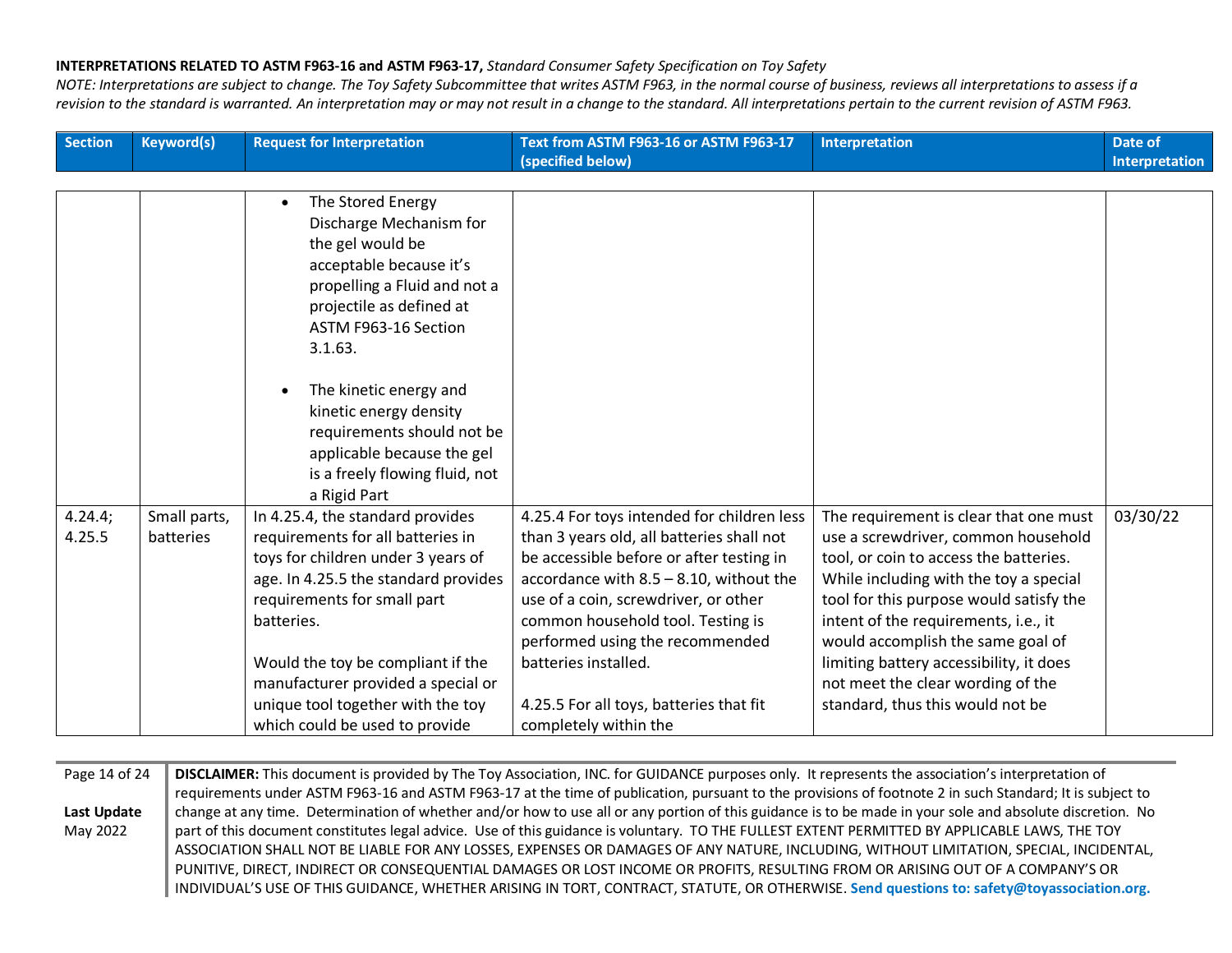| <b>Section</b>    | <b>Keyword(s)</b>                                                | <b>Request for Interpretation</b>                                                                                                                                                                                                                                                                                                                                                                                                                                                 | Text from ASTM F963-16 or ASTM F963-17<br>(specified below)                                                                                                                                                                                                                                                                                                                                                                                                                                                                                                                                              | <b>Interpretation</b>                                                                                                                                                                                                                                                                                                                                                                                                                                                                                                                                                                                                                                     | Date of<br>Interpretation |
|-------------------|------------------------------------------------------------------|-----------------------------------------------------------------------------------------------------------------------------------------------------------------------------------------------------------------------------------------------------------------------------------------------------------------------------------------------------------------------------------------------------------------------------------------------------------------------------------|----------------------------------------------------------------------------------------------------------------------------------------------------------------------------------------------------------------------------------------------------------------------------------------------------------------------------------------------------------------------------------------------------------------------------------------------------------------------------------------------------------------------------------------------------------------------------------------------------------|-----------------------------------------------------------------------------------------------------------------------------------------------------------------------------------------------------------------------------------------------------------------------------------------------------------------------------------------------------------------------------------------------------------------------------------------------------------------------------------------------------------------------------------------------------------------------------------------------------------------------------------------------------------|---------------------------|
|                   |                                                                  | access (examples: tamper-resistant<br>Torx, tamper-resistant hex,<br>or something like the small tool<br>provided with an iPhone to remove<br>the SIM card)?                                                                                                                                                                                                                                                                                                                      | small parts test cylinder shown in Fig.<br>3 shall not be accessible, before or after<br>testing in accordance with $8.5 - 8.10$ ,<br>without the use of a coin, screwdriver,<br>or other common household tool.<br>Testing is performed using the<br>recommended batteries<br>installed.                                                                                                                                                                                                                                                                                                                | considered to comply with 4.25.4 or<br>4.25.5.<br>Suggest revising 4.25.4 and 4.25.5 to<br>allow this additional option for battery<br>access.                                                                                                                                                                                                                                                                                                                                                                                                                                                                                                            |                           |
| 4.24.4;<br>4.25.5 | Coin,<br>screwdriver,<br>or other<br>common<br>household<br>tool | Would a small Torx(R) screw (e.g.,<br>T4 or T5) be OK under 4.25.5?<br>Screwdriver is mentioned in the<br>text, but the section goes on to<br>state "or other common household<br>tool" so perhaps a Torx(R) 4 or T5<br>screwdriver might not be<br>considered OK since it is not a<br>common enough type of<br>screwdriver that one might find in a<br>normal bit set?<br>If, for example, a toy's battery<br>cover has been secured with two T4<br>or T5 Torx(R) screws instead | 4.25.4 For toys intended for children less<br>than 3 years old, all batteries shall not<br>be accessible before or after testing in<br>accordance with $8.5 - 8.10$ , without the<br>use of a coin, screwdriver, or other<br>common household tool. Testing is<br>performed using the recommended<br>batteries installed.<br>4.25.5 For all toys, batteries that fit<br>completely within the small parts test<br>cylinder shown in Fig. 3 shall not be<br>accessible, before or after testing in<br>accordance with 8.5 - 8.10, without<br>the use of a coin, screwdriver, or other<br>common household | Interpretation: Torx <sup>®</sup> screwdrivers,<br>while becoming more common, are not<br>yet common enough that we consider<br>Torx <sup>®</sup> screws to constitute fasteners<br>requiring a "common household<br>tool" to loosen or tighten, thus use of<br>these screws to secure the battery<br>compartment does not comply with<br>the requirements of 4.25.4 or 4.25.5.<br><b>Proposal for Amendment:</b><br>1) Add definition of "other common<br>household tool" to section 3 to include<br>standard screwdriver, Phillips-type<br>screwdriver, and pliers.<br>2) Amend sections 4.25.4 and 4.25.5 to<br>allow other fasteners, but only if the | 04/21/22                  |

| Page 15 of 24 | DISCLAIMER: This document is provided by The Toy Association, INC. for GUIDANCE purposes only. It represents the association's interpretation of          |
|---------------|-----------------------------------------------------------------------------------------------------------------------------------------------------------|
|               | requirements under ASTM F963-16 and ASTM F963-17 at the time of publication, pursuant to the provisions of footnote 2 in such Standard; It is subject to  |
| Last Update   | change at any time. Determination of whether and/or how to use all or any portion of this guidance is to be made in your sole and absolute discretion. No |
| May 2022      | part of this document constitutes legal advice. Use of this guidance is voluntary. TO THE FULLEST EXTENT PERMITTED BY APPLICABLE LAWS, THE TOY            |
|               | ASSOCIATION SHALL NOT BE LIABLE FOR ANY LOSSES, EXPENSES OR DAMAGES OF ANY NATURE, INCLUDING, WITHOUT LIMITATION, SPECIAL, INCIDENTAL,                    |
|               | PUNITIVE, DIRECT, INDIRECT OR CONSEQUENTIAL DAMAGES OR LOST INCOME OR PROFITS, RESULTING FROM OR ARISING OUT OF A COMPANY'S OR                            |
|               | INDIVIDUAL'S USE OF THIS GUIDANCE, WHETHER ARISING IN TORT, CONTRACT, STATUTE, OR OTHERWISE. Send questions to: safety@toyassociation.org.                |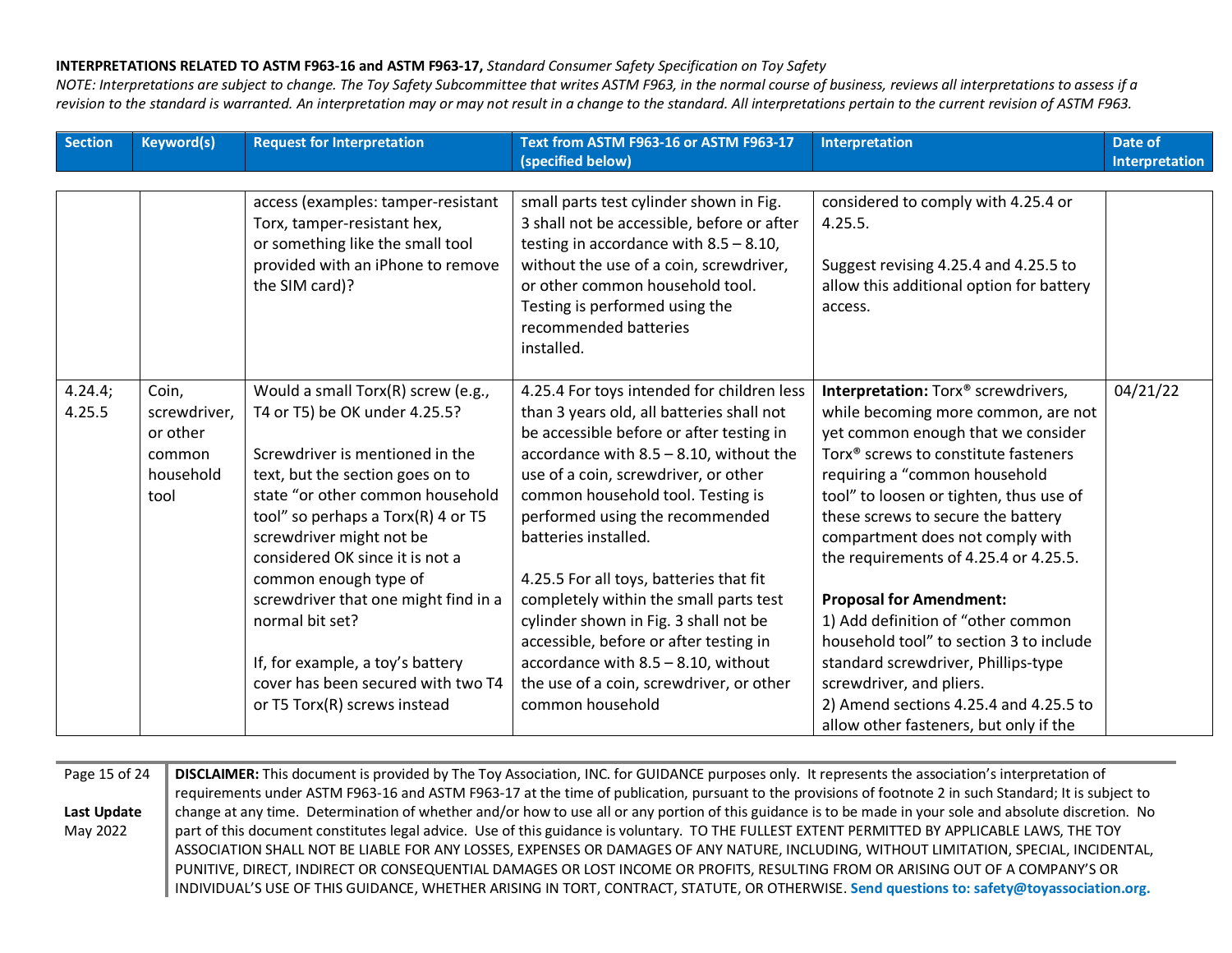| <b>Keyword(s)</b>                                                                                                  | <b>Request for Interpretation</b>                                                                                                                                                                                                                                                                                                                                                                                                                                                                                                                                                                                                                                                   | Text from ASTM F963-16 or ASTM F963-17<br>(specified below)                                                                                                                                                                                                                                                                                                                                                                                                                                                                                   | <b>Interpretation</b>                                                                                                                                                                                                                                                                                                                                                                                                                                                                                                                                                                                                                                                                            | <b>Date of</b><br><b>Interpretation</b> |
|--------------------------------------------------------------------------------------------------------------------|-------------------------------------------------------------------------------------------------------------------------------------------------------------------------------------------------------------------------------------------------------------------------------------------------------------------------------------------------------------------------------------------------------------------------------------------------------------------------------------------------------------------------------------------------------------------------------------------------------------------------------------------------------------------------------------|-----------------------------------------------------------------------------------------------------------------------------------------------------------------------------------------------------------------------------------------------------------------------------------------------------------------------------------------------------------------------------------------------------------------------------------------------------------------------------------------------------------------------------------------------|--------------------------------------------------------------------------------------------------------------------------------------------------------------------------------------------------------------------------------------------------------------------------------------------------------------------------------------------------------------------------------------------------------------------------------------------------------------------------------------------------------------------------------------------------------------------------------------------------------------------------------------------------------------------------------------------------|-----------------------------------------|
|                                                                                                                    | of Phillips-head screws - would the<br>toy be considered compliant to the<br>4.25.5 requirement?                                                                                                                                                                                                                                                                                                                                                                                                                                                                                                                                                                                    | tool. Testing is performed using the<br>recommended batteries<br>installed.                                                                                                                                                                                                                                                                                                                                                                                                                                                                   | manufacturer supplies a tool with the<br>toy to be used to loosen and tighten<br>them.                                                                                                                                                                                                                                                                                                                                                                                                                                                                                                                                                                                                           |                                         |
| secondary<br>cells;<br>secondary<br>batteries;<br>normal use<br>and<br>discharging;<br>surface<br>temperatur<br>es | Regarding the new section<br>4.25.11.6 (in the update from ASTM<br>F963-11 to ASTM F963-16:<br>4.25.11.6 Normal use charging and<br>discharging of a secondary battery<br>when tested in accordance with<br>8.19.1, 8.19.2, and 8.19.3, shall not<br>result in surface temperature rises<br>on any battery surfaces or any<br>other accessible surface of the toy<br>exceeding: (1) 25°C if the surface is<br>substantially metal, (2) 30°C if the<br>surface is ceramic or glass, (3) 35°C<br>if the surface is wood or plastic. If<br>the battery is permanently installed<br>in the toy, do not disassemble the<br>toy to reach the battery.<br>Our understanding of the wording | 4.25.11.6 Normal use charging and<br>discharging of a secondary battery when<br>tested in accordance with 8.19.1, 8.19.2,<br>and 8.19.3, shall not result in surface<br>temperature rises on any battery<br>surfaces or any other accessible surface<br>of the toy exceeding: (1) 25°C if the<br>surface is substantially metal, (2) 30°C if<br>the surface is ceramic or glass, (3) 35°C if<br>the surface is wood or plastic. If the<br>battery is permanently installed in the<br>toy, do not disassemble the toy to reach<br>the battery. | As written, Section 4.25.11.6 is clearly<br>intended to limit temperature rise due<br>solely to the normal charging and<br>discharging of the secondary<br>battery(ies). It limits the temperature<br>rise due to unintended or incidental<br>heating either of the battery surface (if<br>such is accessible) or heat generated<br>by the battery and/or its associated<br>circuitry and conducted through<br>intervening materials to accessible<br>surfaces.<br>If a toy contains a heating element or<br>other means intended to create a<br>temperature rise, such heating is<br>outside the scope of 4.24.11.6.<br>In consideration of this interpretation<br>question, however, there was | 8/20/18                                 |
|                                                                                                                    |                                                                                                                                                                                                                                                                                                                                                                                                                                                                                                                                                                                                                                                                                     | "result in surface temperature rises                                                                                                                                                                                                                                                                                                                                                                                                                                                                                                          |                                                                                                                                                                                                                                                                                                                                                                                                                                                                                                                                                                                                                                                                                                  | additional discussion regarding         |

| Page 16 of 24 | DISCLAIMER: This document is provided by The Toy Association, INC. for GUIDANCE purposes only. It represents the association's interpretation of          |
|---------------|-----------------------------------------------------------------------------------------------------------------------------------------------------------|
|               | requirements under ASTM F963-16 and ASTM F963-17 at the time of publication, pursuant to the provisions of footnote 2 in such Standard; It is subject to  |
| Last Update   | change at any time. Determination of whether and/or how to use all or any portion of this guidance is to be made in your sole and absolute discretion. No |
| May 2022      | part of this document constitutes legal advice. Use of this guidance is voluntary. TO THE FULLEST EXTENT PERMITTED BY APPLICABLE LAWS, THE TOY            |
|               | ASSOCIATION SHALL NOT BE LIABLE FOR ANY LOSSES, EXPENSES OR DAMAGES OF ANY NATURE, INCLUDING, WITHOUT LIMITATION, SPECIAL, INCIDENTAL,                    |
|               | PUNITIVE, DIRECT, INDIRECT OR CONSEQUENTIAL DAMAGES OR LOST INCOME OR PROFITS, RESULTING FROM OR ARISING OUT OF A COMPANY'S OR                            |
|               | INDIVIDUAL'S USE OF THIS GUIDANCE, WHETHER ARISING IN TORT, CONTRACT, STATUTE, OR OTHERWISE. Send questions to: safety@toyassociation.org.                |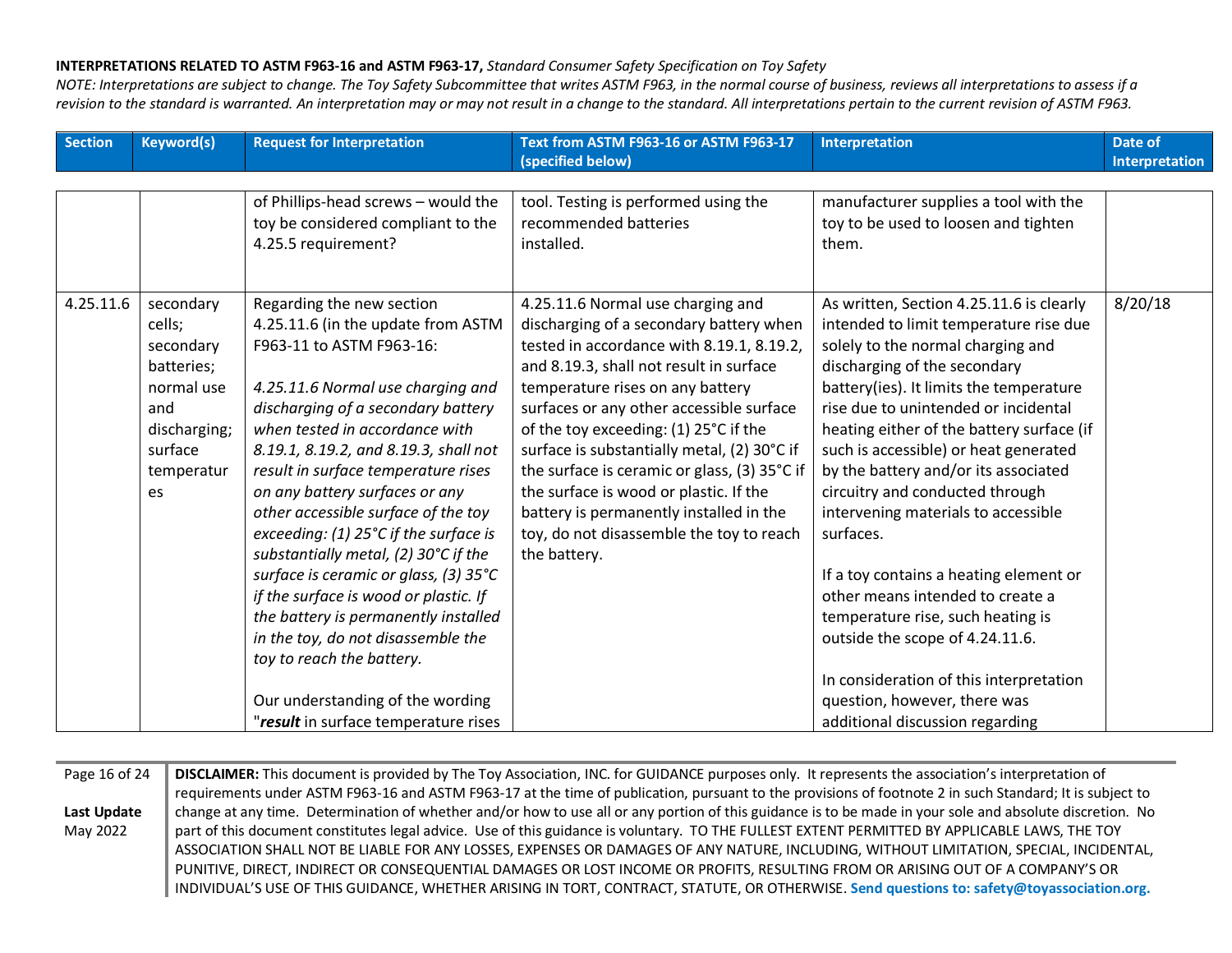| <b>Section</b> | <b>Keyword(s)</b> | <b>Request for Interpretation</b>   | Text from ASTM F963-16 or ASTM F963-17<br>(specified below) | <b>Interpretation</b>                   | Date of<br><b>Interpretation</b> |
|----------------|-------------------|-------------------------------------|-------------------------------------------------------------|-----------------------------------------|----------------------------------|
|                |                   |                                     |                                                             |                                         |                                  |
|                |                   | on any battery surfaces or any      |                                                             | temperature rise and battery power.     |                                  |
|                |                   | other accessible surface" means     |                                                             | As a result, the following additional   |                                  |
|                |                   | "because of direct contact between  |                                                             | information is                          |                                  |
|                |                   | the cell, due to physical           |                                                             | provided/recommended, even though       |                                  |
|                |                   | transmission of heat" (which is     |                                                             | peripheral to the original question.    |                                  |
|                |                   | what the rules are about), rather   |                                                             |                                         |                                  |
|                |                   | than through circuitry to a heating |                                                             | Potential amendment to recommend        |                                  |
|                |                   | element.                            |                                                             | to ASTM F15.22: While temperature       |                                  |
|                |                   |                                     |                                                             | limits for heating elements (as well as |                                  |
|                |                   | However, there are test centers     |                                                             | other toy surfaces) exist in the        |                                  |
|                |                   | who are inferring it to mean a rise |                                                             | standard for toys operating from 120-   |                                  |
|                |                   | "by any means", whether through     |                                                             | volt household mains circuits (through  |                                  |
|                |                   | contact or not.                     |                                                             | incorporation of 16CFR 1505 by          |                                  |
|                |                   |                                     |                                                             | reference and in Section 4.4), an       |                                  |
|                |                   |                                     |                                                             | amendment to extend temperature         |                                  |
|                |                   |                                     |                                                             | limits of 16CFR 1505.7 to toys          |                                  |
|                |                   |                                     |                                                             | operating from battery power may be     |                                  |
|                |                   |                                     |                                                             | worth consideration.                    |                                  |
|                |                   |                                     |                                                             |                                         |                                  |
| 4.40           | Small part        | Does the small part requirement for |                                                             | 16 CFR 1501 makes no reference to       | 03/16/21                         |
|                | requirement       | expanding materials requirement in  |                                                             | eight years of age, unlike 16CFR        |                                  |
|                | ; age grade       | Section 4.40 follow the small parts |                                                             | 1500.53.                                |                                  |
|                | scope, 16         | requirements of 16 CFR 1501 to age  |                                                             |                                         |                                  |
|                | CFR 1501,         | 8 years or follow the ASTM F963     |                                                             | The expanding materials requirement     |                                  |
|                | <b>ASTM F963,</b> | age grade scope up till age 14      |                                                             | applies to all as-received small parts  |                                  |
|                |                   |                                     |                                                             | which meet the 50% expansion            |                                  |

| Page 17 of 24 | DISCLAIMER: This document is provided by The Toy Association, INC. for GUIDANCE purposes only. It represents the association's interpretation of          |
|---------------|-----------------------------------------------------------------------------------------------------------------------------------------------------------|
|               | requirements under ASTM F963-16 and ASTM F963-17 at the time of publication, pursuant to the provisions of footnote 2 in such Standard; It is subject to  |
| Last Update   | change at any time. Determination of whether and/or how to use all or any portion of this guidance is to be made in your sole and absolute discretion. No |
| May 2022      | part of this document constitutes legal advice. Use of this guidance is voluntary. TO THE FULLEST EXTENT PERMITTED BY APPLICABLE LAWS, THE TOY            |
|               | ASSOCIATION SHALL NOT BE LIABLE FOR ANY LOSSES, EXPENSES OR DAMAGES OF ANY NATURE, INCLUDING, WITHOUT LIMITATION, SPECIAL, INCIDENTAL,                    |
|               | PUNITIVE, DIRECT, INDIRECT OR CONSEQUENTIAL DAMAGES OR LOST INCOME OR PROFITS, RESULTING FROM OR ARISING OUT OF A COMPANY'S OR                            |
|               | INDIVIDUAL'S USE OF THIS GUIDANCE, WHETHER ARISING IN TORT, CONTRACT, STATUTE, OR OTHERWISE. Send questions to: safety@toyassociation.org.                |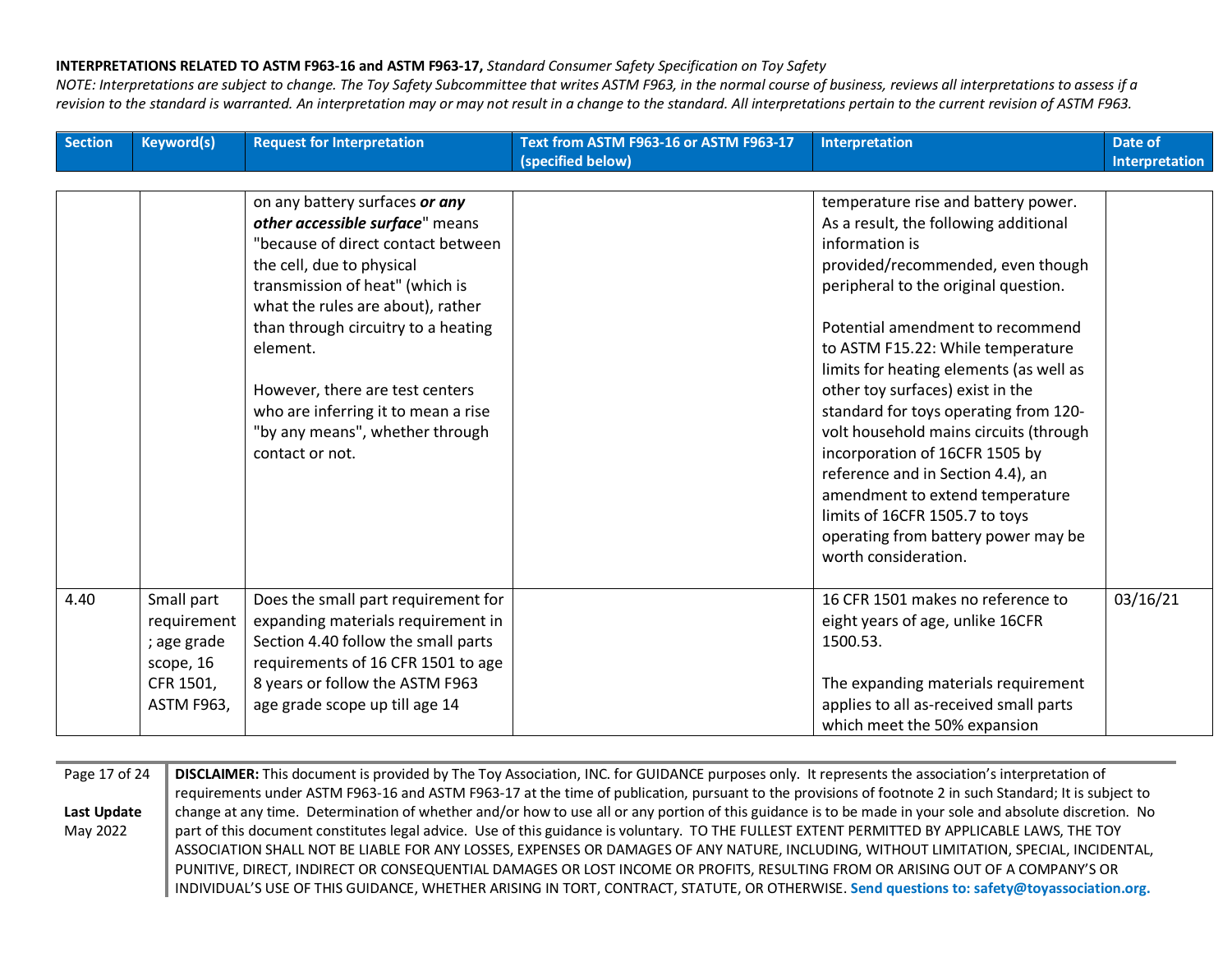| <b>Section</b> | <b>Keyword(s)</b>      | <b>Request for Interpretation</b>                                                                                                                                                                                                                                                                                                                                                | Text from ASTM F963-16 or ASTM F963-17<br>(specified below) | Interpretation                                                                                                                                                                                                                                                                                                                                                                                                                                                                                                                                                                                                                 | Date of<br><b>Interpretation</b> |
|----------------|------------------------|----------------------------------------------------------------------------------------------------------------------------------------------------------------------------------------------------------------------------------------------------------------------------------------------------------------------------------------------------------------------------------|-------------------------------------------------------------|--------------------------------------------------------------------------------------------------------------------------------------------------------------------------------------------------------------------------------------------------------------------------------------------------------------------------------------------------------------------------------------------------------------------------------------------------------------------------------------------------------------------------------------------------------------------------------------------------------------------------------|----------------------------------|
|                |                        |                                                                                                                                                                                                                                                                                                                                                                                  |                                                             |                                                                                                                                                                                                                                                                                                                                                                                                                                                                                                                                                                                                                                |                                  |
|                | expanding<br>materials | years?<br>In other words, should the lab<br>evaluate expanding materials that<br>are age graded over age 8<br>years?                                                                                                                                                                                                                                                             |                                                             | criterion, regardless of age grade, up to<br>14 years. The small parts requirement<br>is not included within the scope of<br>"use-and-abuse testing" as such term is<br>used in F963. It is thus not subject to<br>the cutoff at eight years<br>of age as are many use-and-abuse tests<br>in F963.                                                                                                                                                                                                                                                                                                                             |                                  |
| 4.41           | <b>Toy Chests</b>      | Regarding the Toy Chest<br>requirements, added back into<br>ASTM F963-16: Now that the<br>requirements for Toy Chests are<br>(again) part of the ASTM F963-16<br>toy standard does that mean Toy<br>Chests are considered "toys" and<br>now subject to all the other<br>requirements within ASTM F963-<br>16? What about to the toy<br>requirements of the CPSIA<br>regulations? |                                                             | (Background: The Toy Chests<br>requirements were in the F963-07e1<br>version of the standard originally made<br>mandatory by CPSIA. When they were<br>removed, CPSC did not accept this<br>change to the mandatory rule; and so<br>they continued to be mandatory, even<br>if no longer found within ASTM F963.<br>The addition of the Toy Chest<br>requirement back into F963-16 serves<br>to reflect their status as mandatory,<br>within a mandatory rule).<br>However, this does not make toy<br>chests "toys". Rather, they are items<br>of furniture intended to store toys; as<br>such, they are children's products as | 11/11/16                         |

| Page 18 of 24 | DISCLAIMER: This document is provided by The Toy Association, INC. for GUIDANCE purposes only. It represents the association's interpretation of          |
|---------------|-----------------------------------------------------------------------------------------------------------------------------------------------------------|
|               | requirements under ASTM F963-16 and ASTM F963-17 at the time of publication, pursuant to the provisions of footnote 2 in such Standard; It is subject to  |
| Last Update   | change at any time. Determination of whether and/or how to use all or any portion of this guidance is to be made in your sole and absolute discretion. No |
| May 2022      | part of this document constitutes legal advice. Use of this guidance is voluntary. TO THE FULLEST EXTENT PERMITTED BY APPLICABLE LAWS, THE TOY            |
|               | ASSOCIATION SHALL NOT BE LIABLE FOR ANY LOSSES, EXPENSES OR DAMAGES OF ANY NATURE, INCLUDING, WITHOUT LIMITATION, SPECIAL, INCIDENTAL,                    |
|               | PUNITIVE, DIRECT, INDIRECT OR CONSEQUENTIAL DAMAGES OR LOST INCOME OR PROFITS, RESULTING FROM OR ARISING OUT OF A COMPANY'S OR                            |
|               | INDIVIDUAL'S USE OF THIS GUIDANCE, WHETHER ARISING IN TORT, CONTRACT, STATUTE, OR OTHERWISE. Send questions to: safety@toyassociation.org.                |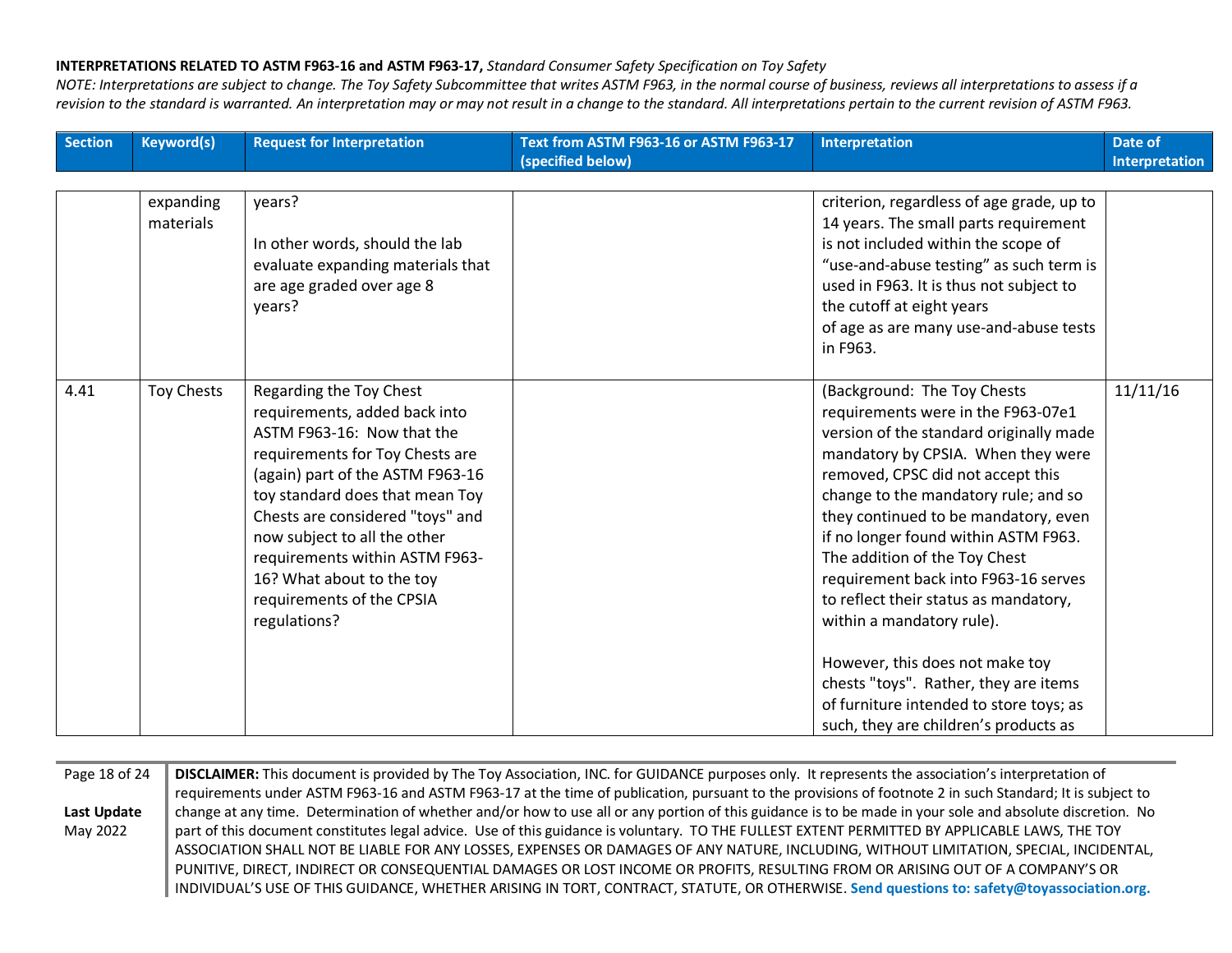| Section | <b>Keyword(s)</b> | <b>Request for Interpretation</b> | Text from ASTM F963-16 or ASTM F963-17 | <b>Interpretation</b>                    | Date of               |
|---------|-------------------|-----------------------------------|----------------------------------------|------------------------------------------|-----------------------|
|         |                   |                                   | (specified below)                      |                                          | <b>Interpretation</b> |
|         |                   |                                   |                                        |                                          |                       |
|         |                   |                                   |                                        | defined in CPSIA. Their addition back    |                       |
|         |                   |                                   |                                        | into F963 serves only to return them to  |                       |
|         |                   |                                   |                                        | their location within a mandatory        |                       |
|         |                   |                                   |                                        | federal rule.                            |                       |
|         |                   |                                   |                                        |                                          |                       |
|         |                   |                                   |                                        | Therefore, toy chests are subject only   |                       |
|         |                   |                                   |                                        | to the following requirements:           |                       |
|         |                   |                                   |                                        | 1) Section 4.41 (Toy Chests) of          |                       |
|         |                   |                                   |                                        | ASTM F963-16;                            |                       |
|         |                   |                                   |                                        | 2) Any CPSIA requirements                |                       |
|         |                   |                                   |                                        | applicable to children's                 |                       |
|         |                   |                                   |                                        | products such as lead in                 |                       |
|         |                   |                                   |                                        | surface coatings and                     |                       |
|         |                   |                                   |                                        | substrates, tracking labels, etc.        |                       |
|         |                   |                                   |                                        |                                          |                       |
|         |                   |                                   |                                        | One exception to this interpretation     |                       |
|         |                   |                                   |                                        | would be if a toy chest incorporates     |                       |
|         |                   |                                   |                                        | toy or toy-like elements with play       |                       |
|         |                   |                                   |                                        | value; in these cases, the toy           |                       |
|         |                   |                                   |                                        | attachments would be subject to all      |                       |
|         |                   |                                   |                                        | other applicable sections of ASTM        |                       |
|         |                   |                                   |                                        | F963.                                    |                       |
|         |                   |                                   |                                        |                                          |                       |
|         |                   |                                   |                                        | <b>Proposal of Amendment Language:</b>   |                       |
|         |                   |                                   |                                        | "1. X The inclusion of toy chests (4.41) |                       |
|         |                   |                                   |                                        | in the standard does not make a toy      |                       |

| Page 19 of 24 | DISCLAIMER: This document is provided by The Toy Association, INC. for GUIDANCE purposes only. It represents the association's interpretation of          |
|---------------|-----------------------------------------------------------------------------------------------------------------------------------------------------------|
|               | requirements under ASTM F963-16 and ASTM F963-17 at the time of publication, pursuant to the provisions of footnote 2 in such Standard; It is subject to  |
| Last Update   | change at any time. Determination of whether and/or how to use all or any portion of this guidance is to be made in your sole and absolute discretion. No |
| May 2022      | part of this document constitutes legal advice. Use of this guidance is voluntary. TO THE FULLEST EXTENT PERMITTED BY APPLICABLE LAWS, THE TOY            |
|               | ASSOCIATION SHALL NOT BE LIABLE FOR ANY LOSSES, EXPENSES OR DAMAGES OF ANY NATURE, INCLUDING, WITHOUT LIMITATION, SPECIAL, INCIDENTAL,                    |
|               | PUNITIVE, DIRECT, INDIRECT OR CONSEQUENTIAL DAMAGES OR LOST INCOME OR PROFITS, RESULTING FROM OR ARISING OUT OF A COMPANY'S OR                            |
|               | INDIVIDUAL'S USE OF THIS GUIDANCE, WHETHER ARISING IN TORT, CONTRACT, STATUTE, OR OTHERWISE. Send questions to: safety@toyassociation.org.                |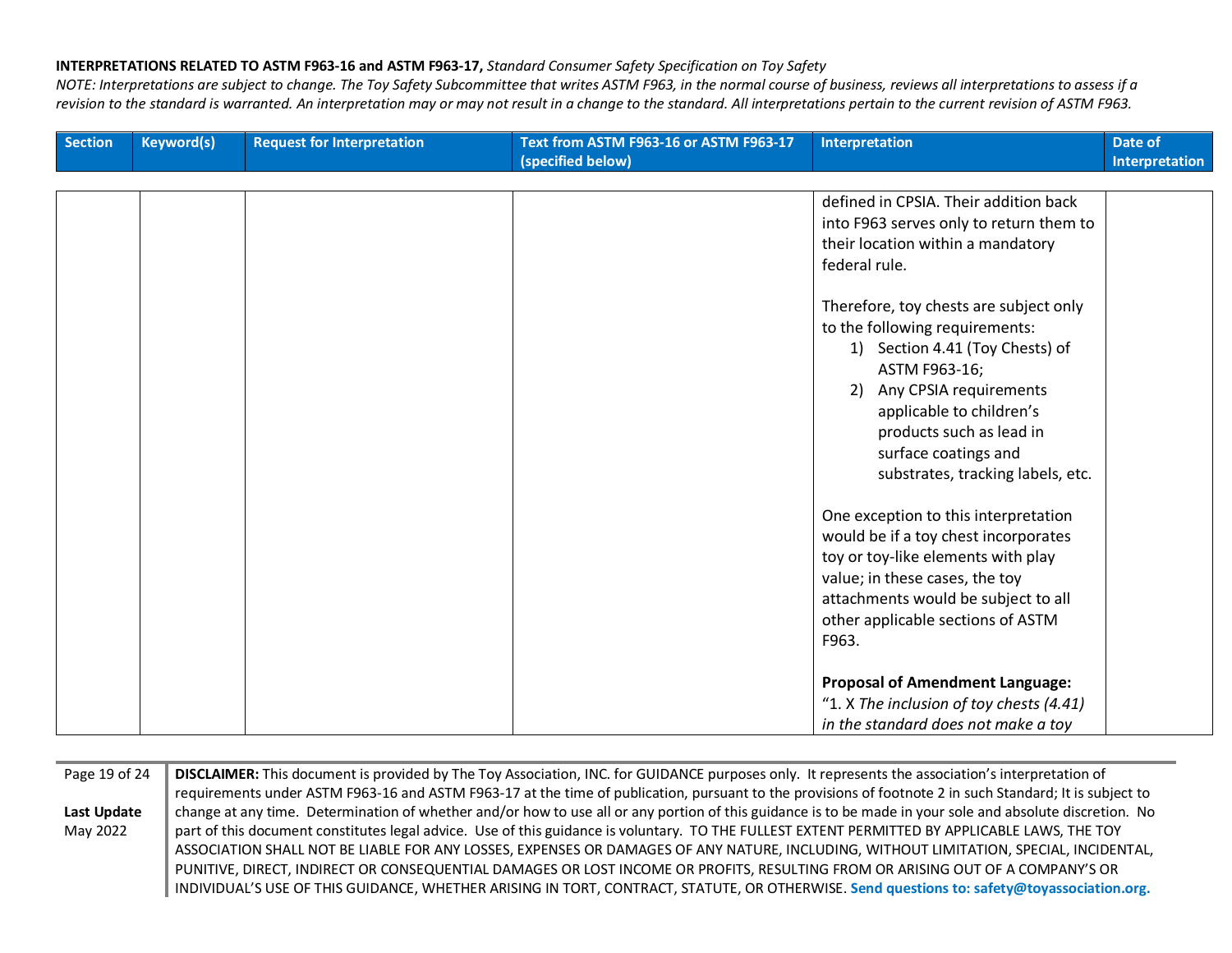*NOTE: Interpretations are subject to change. The Toy Safety Subcommittee that writes ASTM F963, in the normal course of business, reviews all interpretations to assess if a revision to the standard is warranted. An interpretation may or may not result in a change to the standard. All interpretations pertain to the current revision of ASTM F963.*

| <b>Section</b> | <b>Keyword(s)</b>                                | <b>Request for Interpretation</b>                                                                                                                                                                                                                                                                                                                                                                                                                                                                                                                                                                                                     | Text from ASTM F963-16 or ASTM F963-17 | <b>Interpretation</b>                                                                                                                                                                                                                                                                                                                                                                                                                                                                                                                                                                                                                                                                                                                                                                         | Date of               |
|----------------|--------------------------------------------------|---------------------------------------------------------------------------------------------------------------------------------------------------------------------------------------------------------------------------------------------------------------------------------------------------------------------------------------------------------------------------------------------------------------------------------------------------------------------------------------------------------------------------------------------------------------------------------------------------------------------------------------|----------------------------------------|-----------------------------------------------------------------------------------------------------------------------------------------------------------------------------------------------------------------------------------------------------------------------------------------------------------------------------------------------------------------------------------------------------------------------------------------------------------------------------------------------------------------------------------------------------------------------------------------------------------------------------------------------------------------------------------------------------------------------------------------------------------------------------------------------|-----------------------|
|                |                                                  |                                                                                                                                                                                                                                                                                                                                                                                                                                                                                                                                                                                                                                       | (specified below)                      |                                                                                                                                                                                                                                                                                                                                                                                                                                                                                                                                                                                                                                                                                                                                                                                               | <b>Interpretation</b> |
|                |                                                  |                                                                                                                                                                                                                                                                                                                                                                                                                                                                                                                                                                                                                                       |                                        | chest a "toy". Rather, they are items of<br>furniture intended to store toys; as<br>such, they are children's products as<br>defined in CPSIA. Their inclusion in the                                                                                                                                                                                                                                                                                                                                                                                                                                                                                                                                                                                                                         |                       |
|                |                                                  |                                                                                                                                                                                                                                                                                                                                                                                                                                                                                                                                                                                                                                       |                                        | standard serves only to place them<br>within a mandatory federal rule."                                                                                                                                                                                                                                                                                                                                                                                                                                                                                                                                                                                                                                                                                                                       |                       |
| 8.8            | torque test;<br>order of<br>testing<br>direction | Our question is in relation to the<br>torque test specified in Section 8.8.<br>This section indicates that:<br>The torque shall be applied evenly<br>within a period of 5 s in a clockwise<br>direction until either (1)<br>a rotation of 180° from the original<br>position has been attained, or (2)<br>the required torque is exceeded.<br>The maximum rotation or required<br>torque shall be maintained for an<br>additional<br>10 s. The torque shall then be<br>removed, and the test component<br>permitted to return to a relaxed<br>condition. This procedure shall then<br>be repeated in a counterclockwise<br>direction. |                                        | The reason that ASTM F963 specifies<br>the order in which clockwise and<br>counterclockwise torque testing is to<br>be performed is because this order is<br>specified in a longstanding (1975) U.S.<br>federal regulation, codified at 16CFR<br>1500.51/52/53 (the three sections<br>address three age ranges). Therefore,<br>to keep F963 testing aligned with this<br>requirement, the same order is<br>retained in F963. The reason that the<br>federal regulation specifies this order<br>of testing is lost to history, but it could<br>be surmised that specifying a test<br>order benefits test result consistency<br>(even though it would likely be rare<br>that reversing the order of testing<br>would yield a different result), and that<br>a right-handed person would be more | 06/15/21              |

Page 20 of 24 **Last Update**  May 2022 **DISCLAIMER:** This document is provided by The Toy Association, INC. for GUIDANCE purposes only. It represents the association's interpretation of requirements under ASTM F963-16 and ASTM F963-17 at the time of publication, pursuant to the provisions of footnote 2 in such Standard; It is subject to change at any time. Determination of whether and/or how to use all or any portion of this guidance is to be made in your sole and absolute discretion. No part of this document constitutes legal advice. Use of this guidance is voluntary. TO THE FULLEST EXTENT PERMITTED BY APPLICABLE LAWS, THE TOY ASSOCIATION SHALL NOT BE LIABLE FOR ANY LOSSES, EXPENSES OR DAMAGES OF ANY NATURE, INCLUDING, WITHOUT LIMITATION, SPECIAL, INCIDENTAL, PUNITIVE, DIRECT, INDIRECT OR CONSEQUENTIAL DAMAGES OR LOST INCOME OR PROFITS, RESULTING FROM OR ARISING OUT OF A COMPANY'S OR INDIVIDUAL'S USE OF THIS GUIDANCE, WHETHER ARISING IN TORT, CONTRACT, STATUTE, OR OTHERWISE. **Send questions to: safety@toyassociation.org.**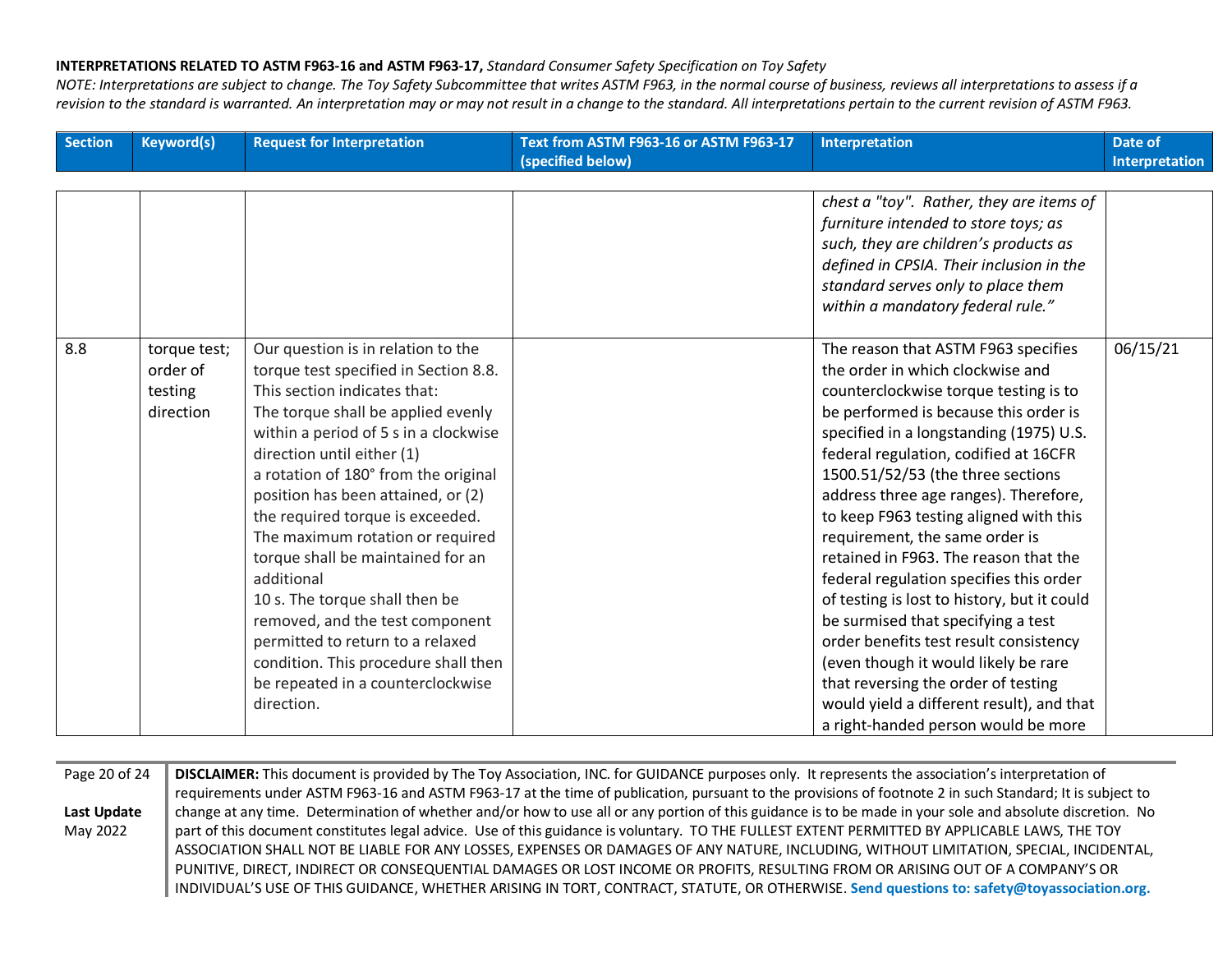| <b>Section</b> | <b>Keyword(s)</b> | <b>Request for Interpretation</b>      | Text from ASTM F963-16 or ASTM F963-17<br>(specified below) | <b>Interpretation</b>                     | Date of<br><b>Interpretation</b> |
|----------------|-------------------|----------------------------------------|-------------------------------------------------------------|-------------------------------------------|----------------------------------|
|                |                   |                                        |                                                             |                                           |                                  |
|                |                   | Does testing need to be performed      |                                                             | likely to apply a torque in the clockwise |                                  |
|                |                   | in that specific order, or could a     |                                                             | direction, thus this direction was        |                                  |
|                |                   | test laboratory instead perform the    |                                                             | specified to be applied first. The        |                                  |
|                |                   | torque test in the counterclockwise    |                                                             | purpose of the torque test is to          |                                  |
|                |                   | direction, followed by the clockwise   |                                                             | simulate use or abuse that a child        |                                  |
|                |                   | direction?                             |                                                             | might apply to the toy, with any          |                                  |
|                |                   | This relates to cases where            |                                                             | resulting potentially hazardous           |                                  |
|                |                   | products could have a screwed cap,     |                                                             | condition due to breakage (such as        |                                  |
|                |                   | which is used to secure a hazardous    |                                                             | small parts, sharp points or edges, etc.) |                                  |
|                |                   | component. The application of the      |                                                             | to be evaluated for hazard exposure. In   |                                  |
|                |                   | force in the clockwise direction first |                                                             | the example the requestor uses as an      |                                  |
|                |                   | would tighten this cap in place and    |                                                             | illustration, if a screw cap is intended  |                                  |
|                |                   | make it harder for the cap to be       |                                                             | to be unscrewed or is loose as            |                                  |
|                |                   | released during testing in the         |                                                             | received, this would generally be         |                                  |
|                |                   | counterclockwise direction.            |                                                             | considered a removable component,         |                                  |
|                |                   | We think that the spirit of the        |                                                             | and any hazard exposed by unscrewing      |                                  |
|                |                   | standard is to require that            |                                                             | it would be considered to exist in the    |                                  |
|                |                   | components be secured so a child       |                                                             | as-received state.                        |                                  |
|                |                   | cannot have access to a toy's          |                                                             |                                           |                                  |
|                |                   | hazardous contents. It is              |                                                             |                                           |                                  |
|                |                   | foreseeable that a child could apply   |                                                             |                                           |                                  |
|                |                   | a force in any direction (clockwise    |                                                             |                                           |                                  |
|                |                   | or counterclockwise) and that          |                                                             |                                           |                                  |
|                |                   | therefore, the torque test should      |                                                             |                                           |                                  |
|                |                   | be done in                             |                                                             |                                           |                                  |

| DISCLAIMER: This document is provided by The Toy Association, INC. for GUIDANCE purposes only. It represents the association's interpretation of          |
|-----------------------------------------------------------------------------------------------------------------------------------------------------------|
| requirements under ASTM F963-16 and ASTM F963-17 at the time of publication, pursuant to the provisions of footnote 2 in such Standard; It is subject to  |
| change at any time. Determination of whether and/or how to use all or any portion of this guidance is to be made in your sole and absolute discretion. No |
| part of this document constitutes legal advice. Use of this guidance is voluntary. TO THE FULLEST EXTENT PERMITTED BY APPLICABLE LAWS, THE TOY            |
| ASSOCIATION SHALL NOT BE LIABLE FOR ANY LOSSES, EXPENSES OR DAMAGES OF ANY NATURE, INCLUDING, WITHOUT LIMITATION, SPECIAL, INCIDENTAL,                    |
| PUNITIVE, DIRECT, INDIRECT OR CONSEQUENTIAL DAMAGES OR LOST INCOME OR PROFITS, RESULTING FROM OR ARISING OUT OF A COMPANY'S OR                            |
| INDIVIDUAL'S USE OF THIS GUIDANCE, WHETHER ARISING IN TORT, CONTRACT, STATUTE, OR OTHERWISE. Send questions to: safety@toyassociation.org.                |
|                                                                                                                                                           |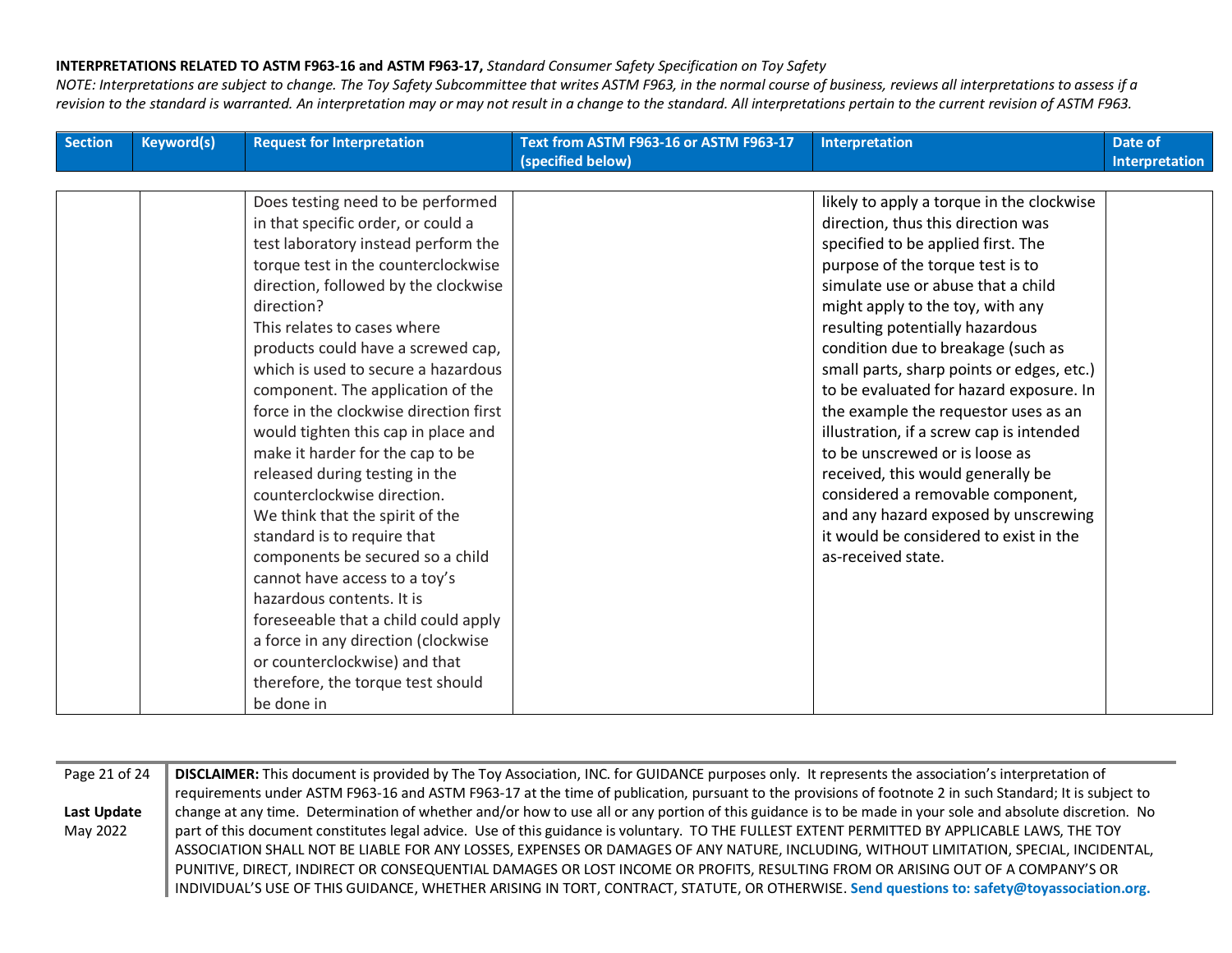| Section | <b>Keyword(s)</b>                               | <b>Request for Interpretation</b>                                                                                                                                                                                                                                                                                                                                                                                                                                                                                                                        | Text from ASTM F963-16 or ASTM F963-17<br>(specified below) | Interpretation                                                                                                                                                                                                                                               | Date of<br><b>Interpretation</b> |
|---------|-------------------------------------------------|----------------------------------------------------------------------------------------------------------------------------------------------------------------------------------------------------------------------------------------------------------------------------------------------------------------------------------------------------------------------------------------------------------------------------------------------------------------------------------------------------------------------------------------------------------|-------------------------------------------------------------|--------------------------------------------------------------------------------------------------------------------------------------------------------------------------------------------------------------------------------------------------------------|----------------------------------|
|         |                                                 |                                                                                                                                                                                                                                                                                                                                                                                                                                                                                                                                                          |                                                             |                                                                                                                                                                                                                                                              |                                  |
|         |                                                 | any sequence, especially where the<br>testing sequence may influence the<br>results such as what is described<br>above. However, as written<br>presently, the standard seems very<br>specific and does not allow for<br>discretion. The present sequence in<br>torque testing may bring a product<br>with a loose component in<br>compliance because the clockwise<br>torque tightens this loose<br>component before testing it in the<br>counterclockwise direction.<br>Could you please provide some<br>insight on how this section is<br>interpreted? |                                                             |                                                                                                                                                                                                                                                              |                                  |
| 8.7.1   | Water guns;<br>Drop Test,<br><b>Impact Test</b> | Should a water gun be filled with<br>water before performing drop test<br>per 8.7.1?                                                                                                                                                                                                                                                                                                                                                                                                                                                                     |                                                             | Water guns should be filled with water<br>up to full capacity, or the upper weight<br>limit for the filled toy as below,<br>whichever is less (table from 8.7.1):<br>Age Group Weight Criteria, lb (kg)<br>18 months or less<br>less than $3 \pm 0.01$ (1.4) | 06/25/18                         |

| Page 22 of 24 | DISCLAIMER: This document is provided by The Toy Association, INC. for GUIDANCE purposes only. It represents the association's interpretation of          |
|---------------|-----------------------------------------------------------------------------------------------------------------------------------------------------------|
|               | requirements under ASTM F963-16 and ASTM F963-17 at the time of publication, pursuant to the provisions of footnote 2 in such Standard; It is subject to  |
| Last Update   | change at any time. Determination of whether and/or how to use all or any portion of this guidance is to be made in your sole and absolute discretion. No |
| May 2022      | part of this document constitutes legal advice. Use of this guidance is voluntary. TO THE FULLEST EXTENT PERMITTED BY APPLICABLE LAWS, THE TOY            |
|               | ASSOCIATION SHALL NOT BE LIABLE FOR ANY LOSSES, EXPENSES OR DAMAGES OF ANY NATURE, INCLUDING, WITHOUT LIMITATION, SPECIAL, INCIDENTAL,                    |
|               | PUNITIVE, DIRECT, INDIRECT OR CONSEQUENTIAL DAMAGES OR LOST INCOME OR PROFITS, RESULTING FROM OR ARISING OUT OF A COMPANY'S OR                            |
|               | INDIVIDUAL'S USE OF THIS GUIDANCE, WHETHER ARISING IN TORT, CONTRACT, STATUTE, OR OTHERWISE. Send questions to: safety@toyassociation.org.                |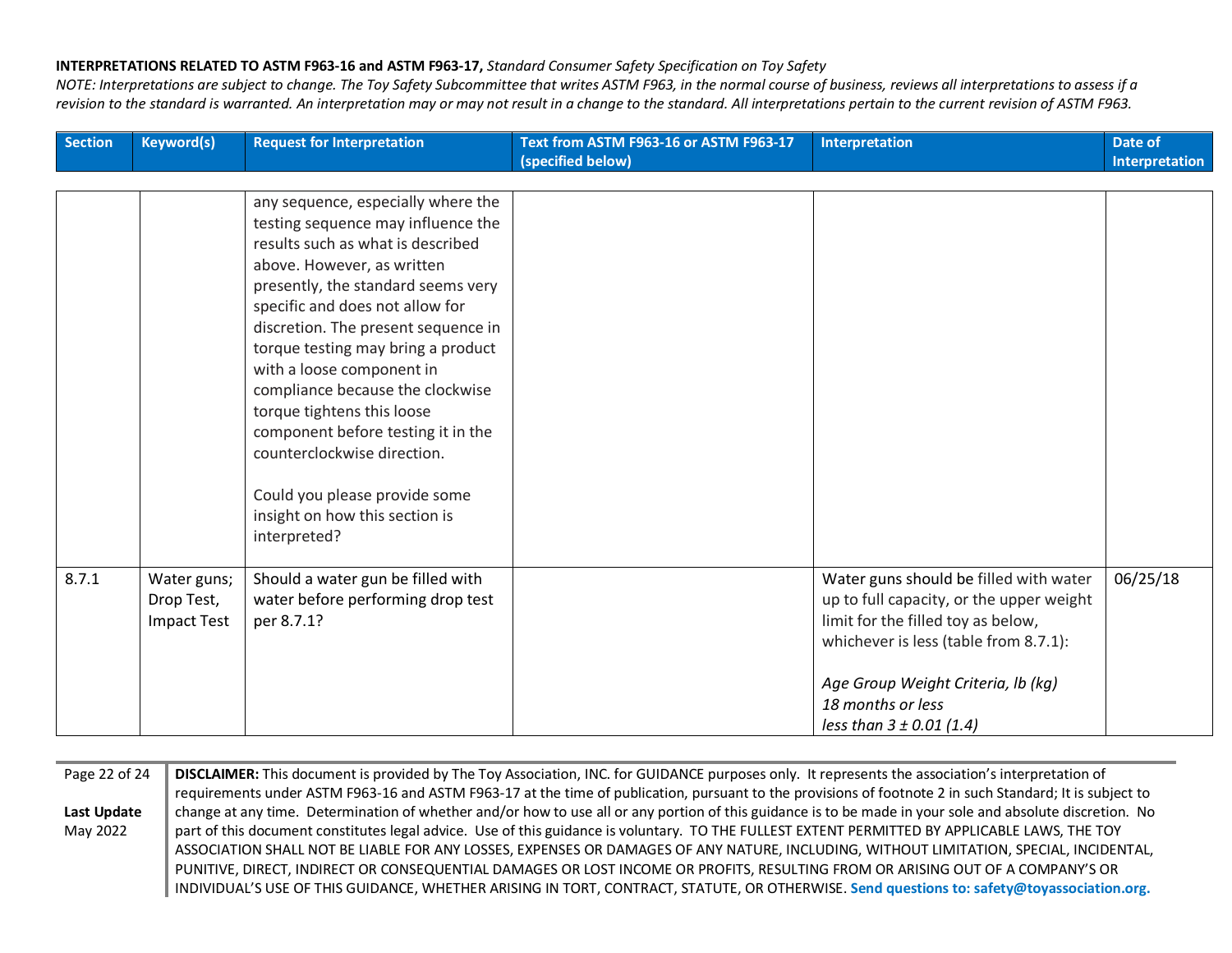| <b>Section</b> | <b>Keyword(s)</b> | <b>Request for Interpretation</b> | Text from ASTM F963-16 or ASTM F963-17<br>(specified below) | <b>Interpretation</b>                                                                                                                                                                                                                                                                                                                                     | Date of<br>Interpretation |
|----------------|-------------------|-----------------------------------|-------------------------------------------------------------|-----------------------------------------------------------------------------------------------------------------------------------------------------------------------------------------------------------------------------------------------------------------------------------------------------------------------------------------------------------|---------------------------|
|                |                   |                                   |                                                             |                                                                                                                                                                                                                                                                                                                                                           |                           |
|                |                   |                                   |                                                             | over 18 months, not over 36 months<br>less than $4 \pm 0.01$ (1.8)<br>over 36 months, not over 96 months<br>less than $10 \pm 0.01$ (4.5)<br>This is analogous to the requirement in<br>8.7.1 that battery-operated toys should<br>be tested with batteries (either those<br>recommended by the manufacturer, or<br>if none are recommended, the heaviest |                           |
|                |                   |                                   |                                                             | commonly available type).<br>This interpretation is also consistent<br>with the following definitions in ASTM<br>F963:<br>3.1.37 hazard-any characteristic of a                                                                                                                                                                                           |                           |
|                |                   |                                   |                                                             | toy that presents an<br>unreasonable risk of injury or illness<br>during normal use or as a<br>result of reasonably foreseeable abuse.<br>To further define normal use, the<br>standard states the following:                                                                                                                                             |                           |

| Page 23 of 24 | DISCLAIMER: This document is provided by The Toy Association, INC. for GUIDANCE purposes only. It represents the association's interpretation of          |
|---------------|-----------------------------------------------------------------------------------------------------------------------------------------------------------|
|               | requirements under ASTM F963-16 and ASTM F963-17 at the time of publication, pursuant to the provisions of footnote 2 in such Standard; It is subject to  |
| Last Update   | change at any time. Determination of whether and/or how to use all or any portion of this guidance is to be made in your sole and absolute discretion. No |
| May 2022      | part of this document constitutes legal advice. Use of this guidance is voluntary. TO THE FULLEST EXTENT PERMITTED BY APPLICABLE LAWS, THE TOY            |
|               | ASSOCIATION SHALL NOT BE LIABLE FOR ANY LOSSES, EXPENSES OR DAMAGES OF ANY NATURE, INCLUDING, WITHOUT LIMITATION, SPECIAL, INCIDENTAL,                    |
|               | PUNITIVE, DIRECT, INDIRECT OR CONSEQUENTIAL DAMAGES OR LOST INCOME OR PROFITS, RESULTING FROM OR ARISING OUT OF A COMPANY'S OR                            |
|               | INDIVIDUAL'S USE OF THIS GUIDANCE, WHETHER ARISING IN TORT, CONTRACT, STATUTE, OR OTHERWISE. Send questions to: safety@toyassociation.org.                |